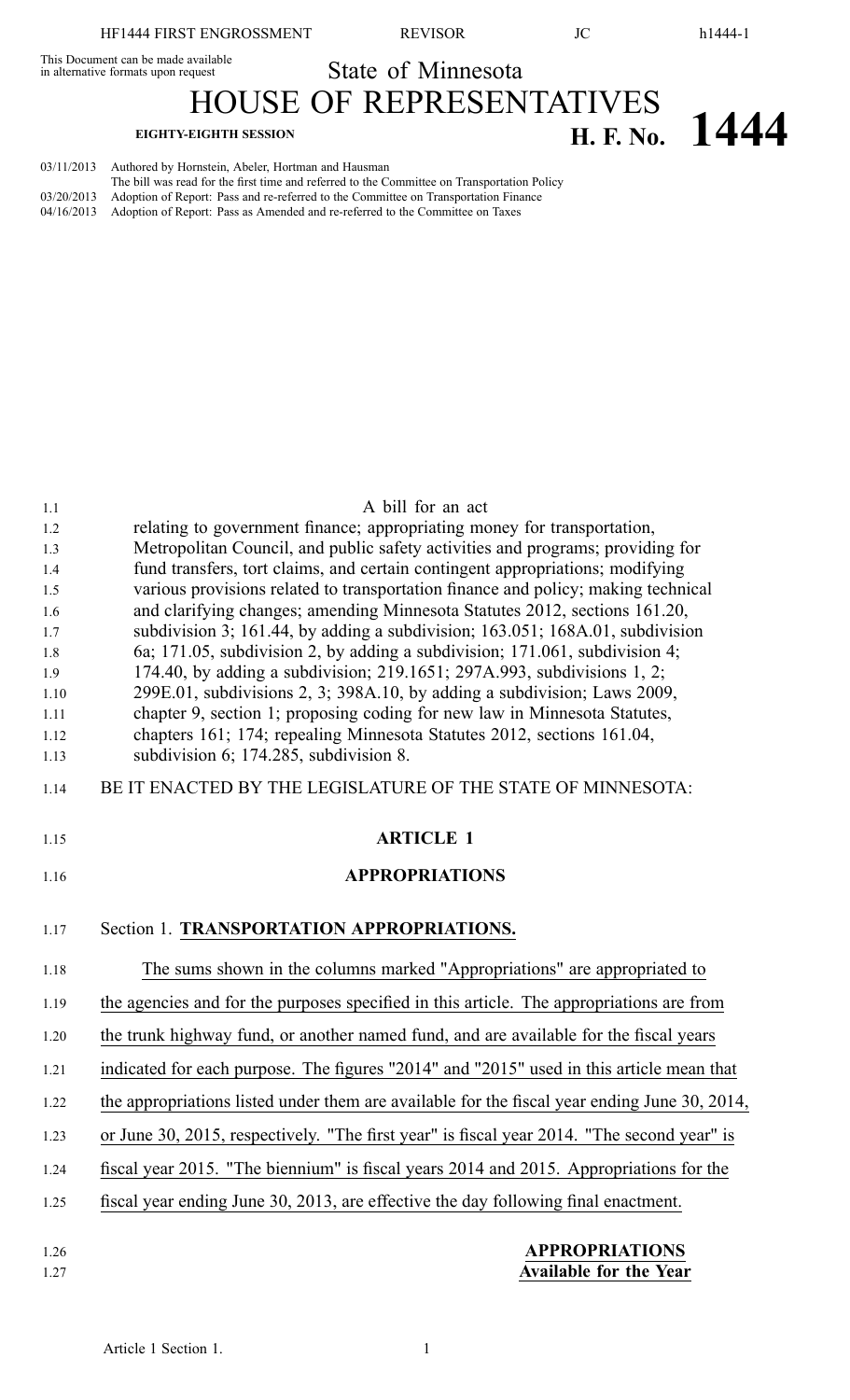| 2.1 | <b>Ending June 30</b> |      |
|-----|-----------------------|------|
| 2.2 | 2014                  | 2015 |

## 2.3 Sec. 2. **SUMMARY OF APPROPRIATIONS.**

| The amounts shown in this section summarize direct appropriations, by fund, made |
|----------------------------------------------------------------------------------|
|                                                                                  |

2.5 in this article.

| 2.6  |                 |                          | 2014             | 2015             | <b>Total</b>  |
|------|-----------------|--------------------------|------------------|------------------|---------------|
| 2.7  | General         | $\overline{\mathcal{E}}$ | 104,061,000 \$   | 102,714,000 \$   | 206,675,000   |
| 2.8  | Airports        |                          | 18,959,000       | 18,959,000       | 37,918,000    |
| 2.9  | C.S.A.H.        |                          | 593,022,000      | 603,850,000      | 1,196,872,000 |
| 2.10 | M.S.A.S.        |                          | 152,173,000      | 154,491,000      | 306,664,000   |
| 2.11 | Special Revenue |                          | 49,753,000       | 49,959,000       | 99,712,000    |
| 2.12 | H.U.T.D.        |                          | 10,456,000       | 10,406,000       | 20,862,000    |
| 2.13 | Trunk Highway   |                          | 1,692,746,000    | 1,630,450,000    | 3,323,196,000 |
| 2.14 | <b>Total</b>    | \$                       | 2,621,170,000 \$ | 2,570,829,000 \$ | 5,191,999,000 |

# 2.15 Sec. 3. **DEPARTMENT OF**

# 2.16 **TRANSPORTATION**

2.17 Subdivision 1. **Total Appropriation \$ 2,401,382,000 \$ 2,350,854,000**

| 2.18 |                 | Appropriations by Fund |                  |
|------|-----------------|------------------------|------------------|
| 2.19 |                 | 2014                   | 2015             |
| 2.20 | General         | 29,500,000             | 28,172,000       |
| 2.21 | Airports        | 18,959,000             | 18,959,000       |
| 2.22 | C.S.A.H.        | 593,022,000            | 603,850,000      |
| 2.23 | M.S.A.S.        | 152,173,000            | 154,491,000      |
| 2.24 | Special Revenue | 2,500,000              | 2,500,000        |
| 2.25 | H.U.T.D.        | 50,000                 | $\boldsymbol{0}$ |
| 2.26 | Trunk Highway   | 1,605,178,000          | 1,542,882,000    |

# 2.27 The amounts that may be spen<sup>t</sup> for each

- 2.28 purpose are specified in the following
- 2.29 subdivisions.
- 2.30 Subd. 2. **Multimodal Systems**
- 2.31 (a) **Aeronautics**
- 2.32 (1) **Airport Development and Assistance** 13,648,000 13,648,000
- 2.33 This appropriation is from the state
- 2.34 airports fund and must be spen<sup>t</sup> according
- 2.35 to Minnesota Statutes, section 360.305,
- 2.36 subdivision 4.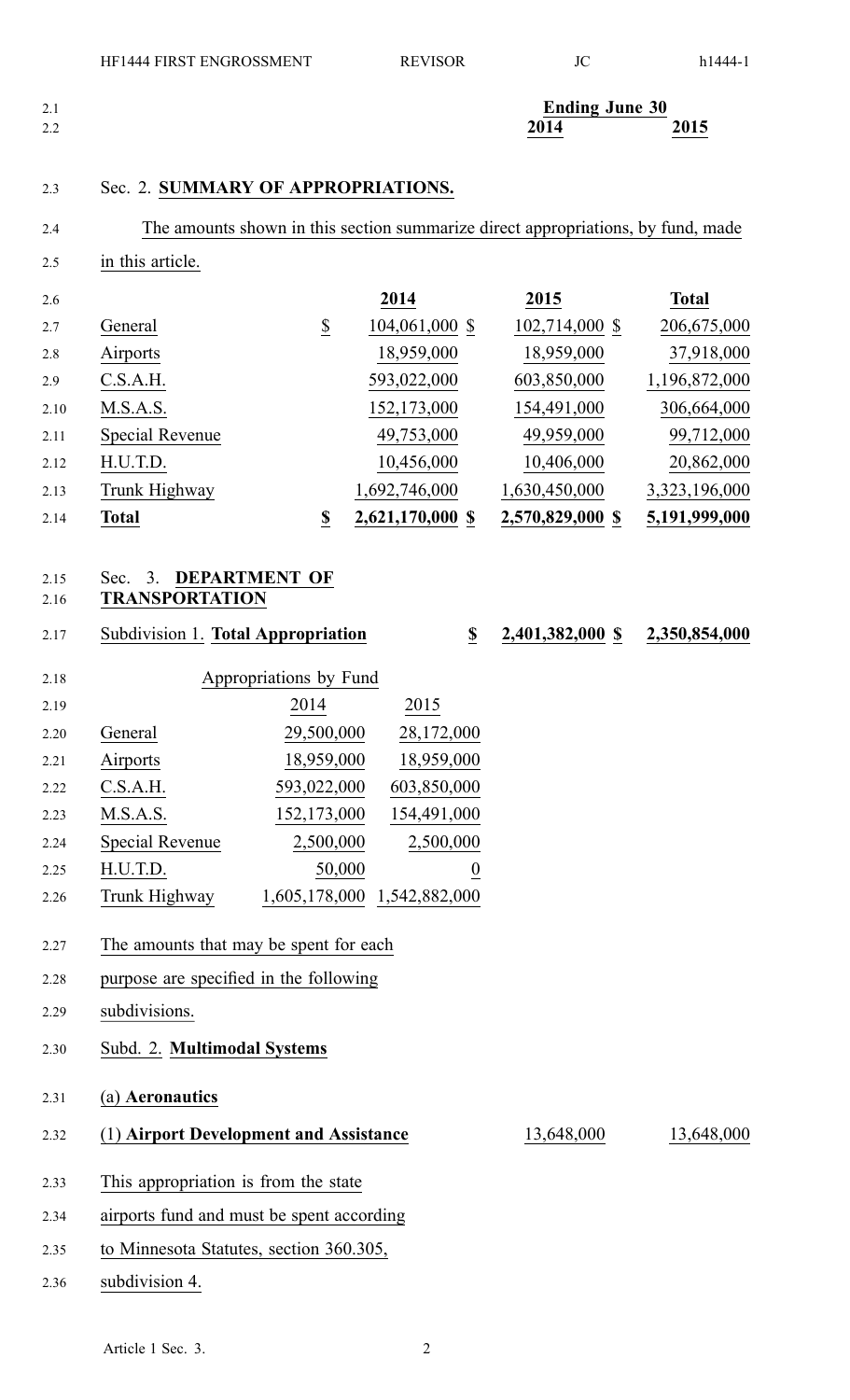|      | HF1444 FIRST ENGROSSMENT                         |                        | <b>REVISOR</b> | JC         | h1444-1    |
|------|--------------------------------------------------|------------------------|----------------|------------|------------|
| 3.1  | The base appropriation is \$14,298,000 in        |                        |                |            |            |
| 3.2  | each year for fiscal years 2016 and 2017.        |                        |                |            |            |
| 3.3  | Notwithstanding Minnesota Statutes, section      |                        |                |            |            |
| 3.4  | 16A.28, subdivision 6, this appropriation        |                        |                |            |            |
| 3.5  | is available until expended. If the              |                        |                |            |            |
| 3.6  | appropriation for either year is insufficient,   |                        |                |            |            |
| 3.7  | the appropriation for the other year is          |                        |                |            |            |
| 3.8  | available for it.                                |                        |                |            |            |
| 3.9  | (2) Aviation Support and Services                |                        |                | 6,123,000  | 6,123,000  |
| 3.10 |                                                  | Appropriations by Fund |                |            |            |
| 3.11 |                                                  | 2014                   | 2015           |            |            |
| 3.12 | Airports                                         | 5,286,000              | 5,286,000      |            |            |
| 3.13 | Trunk Highway                                    | 837,000                | 837,000        |            |            |
| 3.14 | \$65,000 in each year is from the state airports |                        |                |            |            |
| 3.15 | fund for the Civil Air Patrol.                   |                        |                |            |            |
| 3.16 | (b) Transit                                      |                        |                | 25,462,000 | 25,384,000 |
| 3.17 |                                                  | Appropriations by Fund |                |            |            |
| 3.18 |                                                  | 2014                   | 2015           |            |            |
| 3.19 | General                                          | 22,187,000             | 22,109,000     |            |            |
| 3.20 | <b>Special Revenue</b>                           | 2,500,000              | 2,500,000      |            |            |
| 3.21 | Trunk Highway                                    | 775,000                | 775,000        |            |            |
| 3.22 | The special revenue fund appropriation is        |                        |                |            |            |
| 3.23 | from the vehicle services operating account.     |                        |                |            |            |
| 3.24 | This is a onetime appropriation.                 |                        |                |            |            |
| 3.25 | The base appropriation from the general fund     |                        |                |            |            |
| 3.26 | is \$22,908,000 in each year for fiscal years    |                        |                |            |            |
| 3.27 | 2016 and 2017.                                   |                        |                |            |            |
| 3.28 | \$100,000 each year is from the general          |                        |                |            |            |
| 3.29 | fund for the administrative expenses of the      |                        |                |            |            |
| 3.30 | Minnesota Council on Transportation Access       |                        |                |            |            |
| 3.31 | under Minnesota Statutes, section 174.285.       |                        |                |            |            |
| 3.32 | (c) Safe Routes to School                        |                        |                | 250,000    | 250,000    |
| 3.33 | This appropriation is from the general fund      |                        |                |            |            |
| 3.34 | for non-infrastructure activities in the safe    |                        |                |            |            |
|      |                                                  |                        |                |            |            |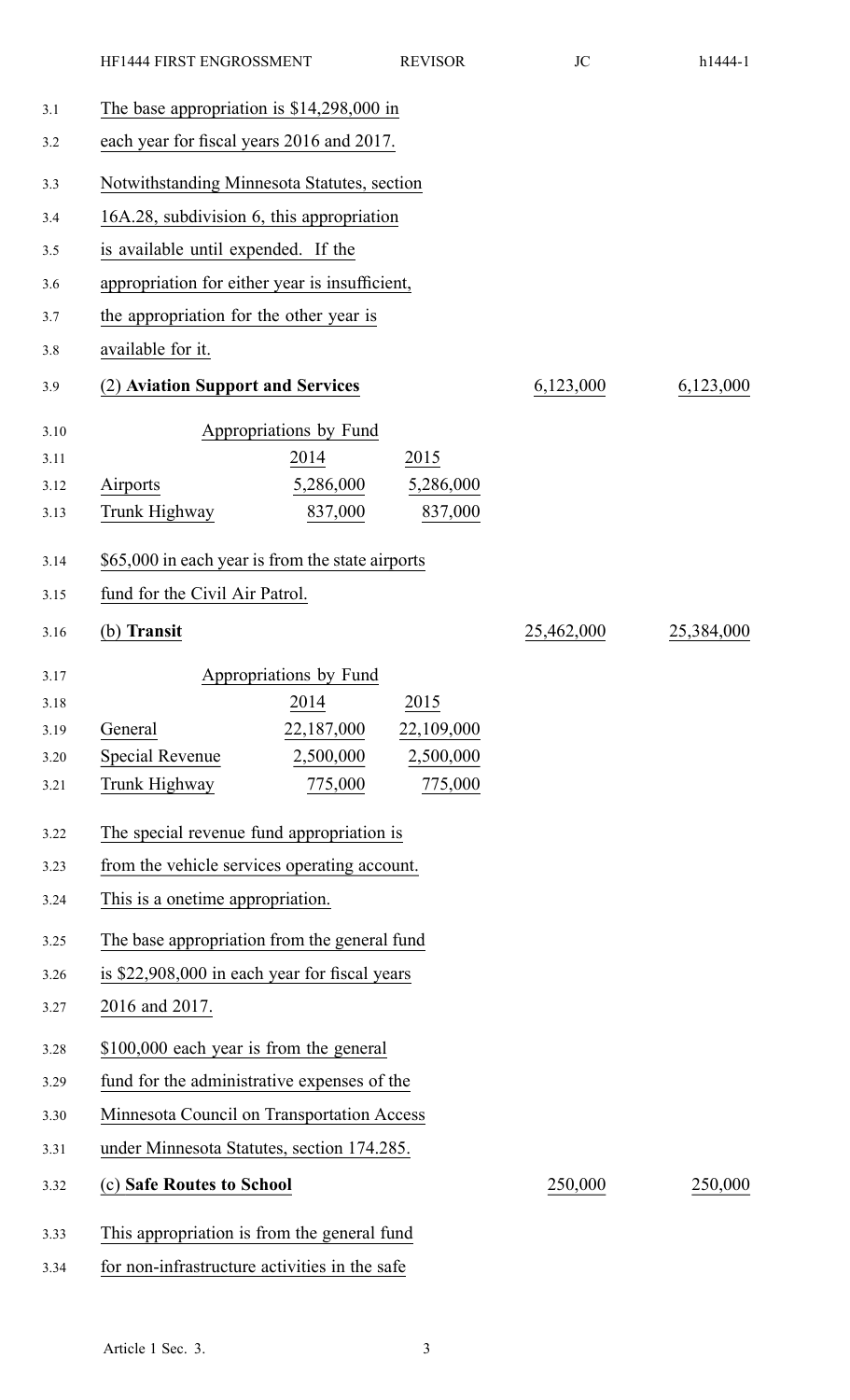|      | HF1444 FIRST ENGROSSMENT                       |                        | <b>REVISOR</b> | JC          | h1444-1     |
|------|------------------------------------------------|------------------------|----------------|-------------|-------------|
| 4.1  | routes to school program under Minnesota       |                        |                |             |             |
| 4.2  | Statutes, section 174.40, subdivision 7a.      |                        |                |             |             |
| 4.3  | (d) Passenger Rail                             |                        |                | 500,000     | 500,000     |
| 4.4  | This appropriation is from the general         |                        |                |             |             |
| 4.5  | fund for passenger rail system planning,       |                        |                |             |             |
| 4.6  | alternatives analysis, environmental analysis, |                        |                |             |             |
| 4.7  | design, and preliminary engineering under      |                        |                |             |             |
| 4.8  | Minnesota Statutes, sections 174.632 to        |                        |                |             |             |
| 4.9  | 174.636.                                       |                        |                |             |             |
| 4.10 | (e) Freight                                    |                        |                | 6,153,000   | 5,153,000   |
| 4.11 |                                                | Appropriations by Fund |                |             |             |
| 4.12 |                                                | 2014                   | 2015           |             |             |
| 4.13 | General                                        | 1,256,000              | 256,000        |             |             |
| 4.14 | Trunk Highway                                  | 4,897,000              | 4,897,000      |             |             |
| 4.15 | $$1,000,000$ from the general fund in          |                        |                |             |             |
| 4.16 | fiscal year 2014 is for the department's       |                        |                |             |             |
| 4.17 | share of costs associated with cleanup of      |                        |                |             |             |
| 4.18 | contaminated state rail bank property. This    |                        |                |             |             |
| 4.19 | is a onetime appropriation and is available    |                        |                |             |             |
| 4.20 | until expended.                                |                        |                |             |             |
| 4.21 | Subd. 3. State Roads                           |                        |                |             |             |
| 4.22 | (a) Operations and Maintenance                 |                        |                | 262,395,000 | 262,395,000 |
| 4.23 | (b) Program Planning and Delivery Activity     |                        |                |             |             |
| 4.24 | (1) Program Planning and Delivery              |                        |                | 206,883,000 | 206,733,000 |
| 4.25 |                                                | Appropriations by Fund |                |             |             |
| 4.26 |                                                | 2014                   | 2015           |             |             |
| 4.27 | General                                        | 100,000                |                |             |             |
| 4.28 | H.U.T.D.                                       | 50,000                 | $\frac{0}{0}$  |             |             |
| 4.29 | Trunk Highway                                  | 206,733,000            | 206,733,000    |             |             |
| 4.30 | \$130,000 each year is available for           |                        |                |             |             |
| 4.31 | administrative costs of the department's       |                        |                |             |             |
| 4.32 | targeted group business program.               |                        |                |             |             |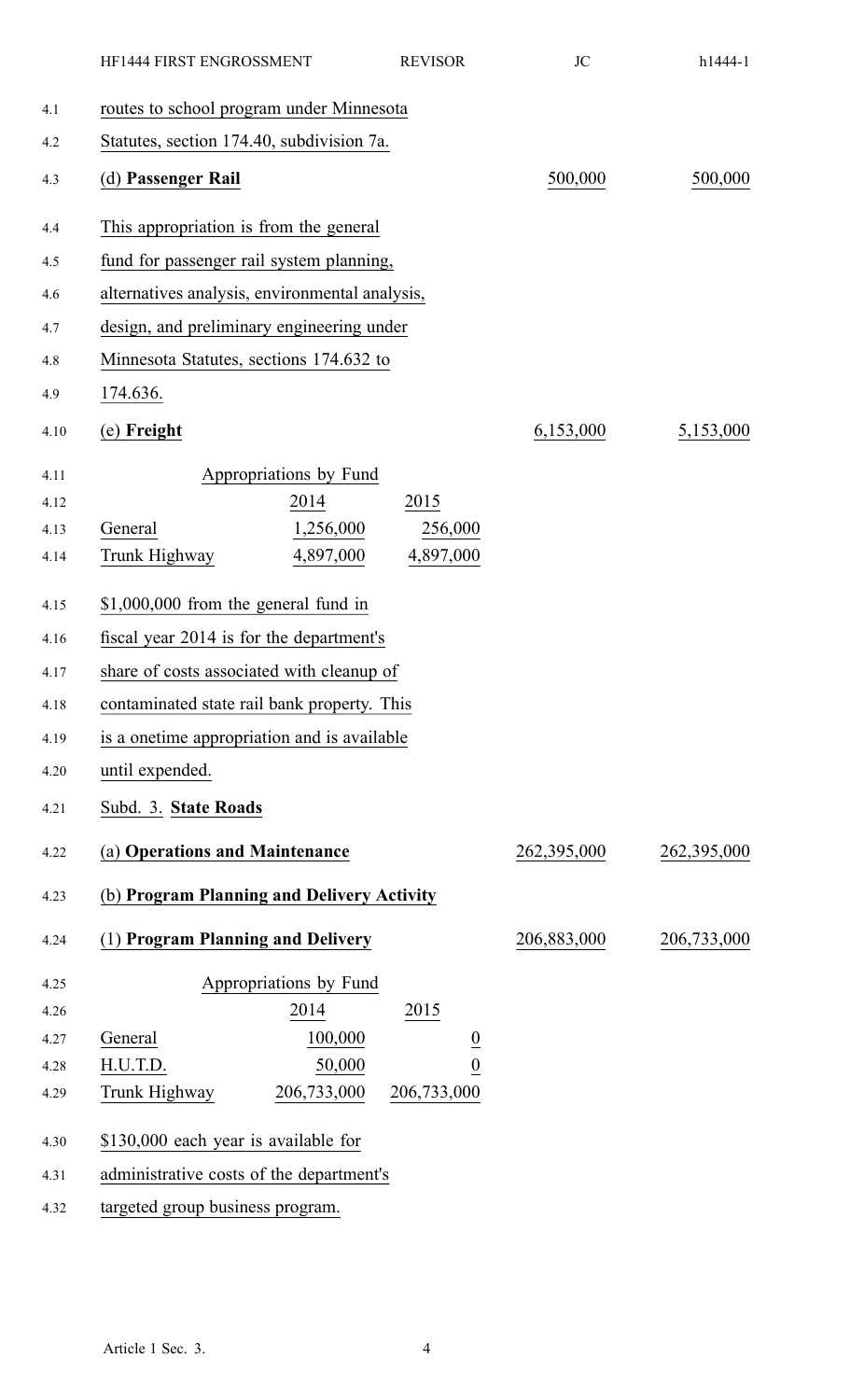| 5.1  | \$266,000 each year is available for grants to |         |         |
|------|------------------------------------------------|---------|---------|
| 5.2  | metropolitan planning organizations outside    |         |         |
| 5.3  | the seven-county metropolitan area.            |         |         |
| 5.4  | \$75,000 each year is available for a          |         |         |
| 5.5  | transportation research contingent account     |         |         |
| 5.6  | to finance research projects that are          |         |         |
| 5.7  | reimbursable from the federal government or    |         |         |
| 5.8  | from other sources. If the appropriation for   |         |         |
| 5.9  | either year is insufficient, the appropriation |         |         |
| 5.10 | for the other year is available for it.        |         |         |
| 5.11 | \$100,000 the first year is from the           |         |         |
| 5.12 | general fund for development and initial       |         |         |
| 5.13 | implementation of the corridors of commerce    |         |         |
| 5.14 | program established under Minnesota            |         |         |
| 5.15 | Statutes, section 161.088, including but       |         |         |
| 5.16 | not limited to establishment of program        |         |         |
| 5.17 | requirements, identification and analysis of   |         |         |
| 5.18 | candidate projects, and legislative reporting. |         |         |
| 5.19 | This is a onetime appropriation.               |         |         |
| 5.20 | \$50,000 the first year is from the highway    |         |         |
| 5.21 | user tax distribution fund to the commissioner |         |         |
| 5.22 | for a grant to the Humphrey School of Public   |         |         |
| 5.23 | Affairs at the University of Minnesota for     |         |         |
| 5.24 | WorkPlace Telework program congestion          |         |         |
| 5.25 | relief efforts consisting of maintenance of    |         |         |
| 5.26 | Web site tools and content. This is a onetime. |         |         |
| 5.27 | appropriation and is available in the second   |         |         |
| 5.28 | year.                                          |         |         |
| 5.29 | (2) Transportation Research                    | 150,000 | 150,000 |
| 5.30 | This appropriation is from the general fund    |         |         |
| 5.31 | for grants to the Humphrey School of Public    |         |         |
| 5.32 | Affairs at the University of Minnesota         |         |         |
| 5.33 | for research on transportation policy and      |         |         |
| 5.34 | economic competitiveness, including but        |         |         |
| 5.35 | not limited to innovative transportation       |         |         |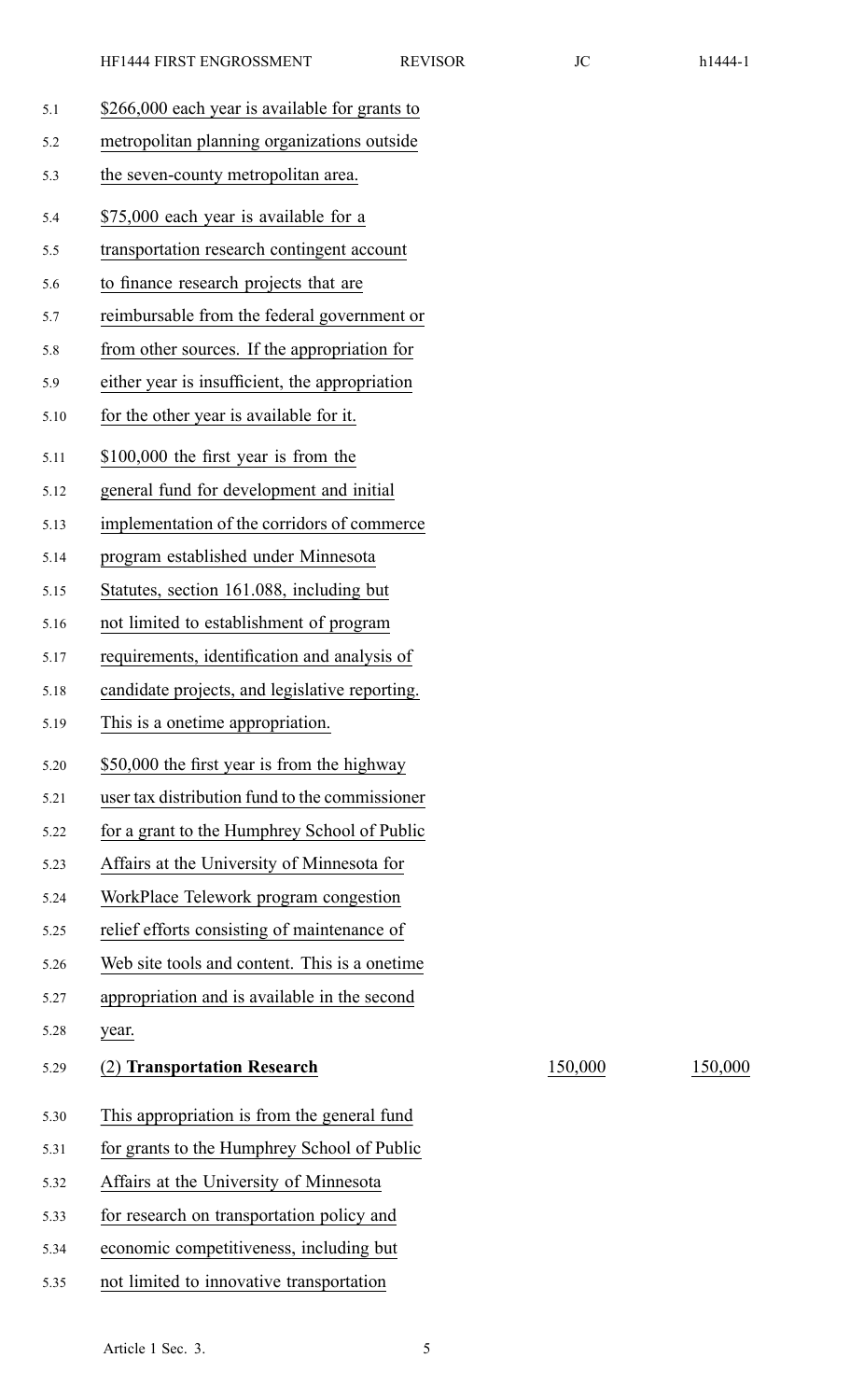| 6.1          | finance options and economic development,               |             |             |  |
|--------------|---------------------------------------------------------|-------------|-------------|--|
| 6.2          | transportation impacts of industry clusters             |             |             |  |
| 6.3          | and freight, and transportation technology              |             |             |  |
| 6.4          | impacts on economic competitiveness.                    |             |             |  |
| 6.5          | The base appropriation is \$150,000 each year           |             |             |  |
| 6.6          | for fiscal years 2016 to 2018 and \$0 each              |             |             |  |
| 6.7          | fiscal year thereafter.                                 |             |             |  |
| 6.8          | (3) Transportation Planning                             | 900,000     | 900,000     |  |
| 6.9          | This appropriation is for grants for                    |             |             |  |
| 6.10         | transportation studies outside the                      |             |             |  |
| 6.11         | metropolitan area to identify critical                  |             |             |  |
| 6.12         | concerns, problems, and issues. These                   |             |             |  |
| 6.13         | grants are available: (i) to regional                   |             |             |  |
| 6.14         | development commissions; (ii) in regions                |             |             |  |
| 6.15         | where no regional development commission                |             |             |  |
| 6.16         | is functioning, to joint powers boards                  |             |             |  |
| 6.17         | established under agreement of two or                   |             |             |  |
| 6.18         | more political subdivisions in the region to            |             |             |  |
| 6.19         | exercise the planning functions of a regional           |             |             |  |
| 6.20         | development commission; and (iii) in regions            |             |             |  |
| 6.21         | where no regional development commission                |             |             |  |
| 6.22         | or joint powers board is functioning, to the            |             |             |  |
| 6.23         | department's district office for that region.           |             |             |  |
| 6.24         | (c) State Road Construction Activity                    |             |             |  |
| 6.25         | (1) State Road Construction                             | 899,400,000 | 805,600,000 |  |
| 6.26         | It is estimated that these appropriations will          |             |             |  |
| 6.27         | be funded as follows:                                   |             |             |  |
| 6.28         | Appropriations by Fund                                  |             |             |  |
| 6.29         | 2014<br>2015                                            |             |             |  |
| 6.30<br>6.31 | Federal Highway<br>489,200,000<br>Aid<br>482,200,000    |             |             |  |
| 6.32         | <b>Highway User Taxes</b><br>410,200,000<br>323,400,000 |             |             |  |
| 6.33         | The commissioner of transportation shall                |             |             |  |
| 6.34         | notify the chairs and ranking minority                  |             |             |  |
| 6.35         | members of the legislative committees with              |             |             |  |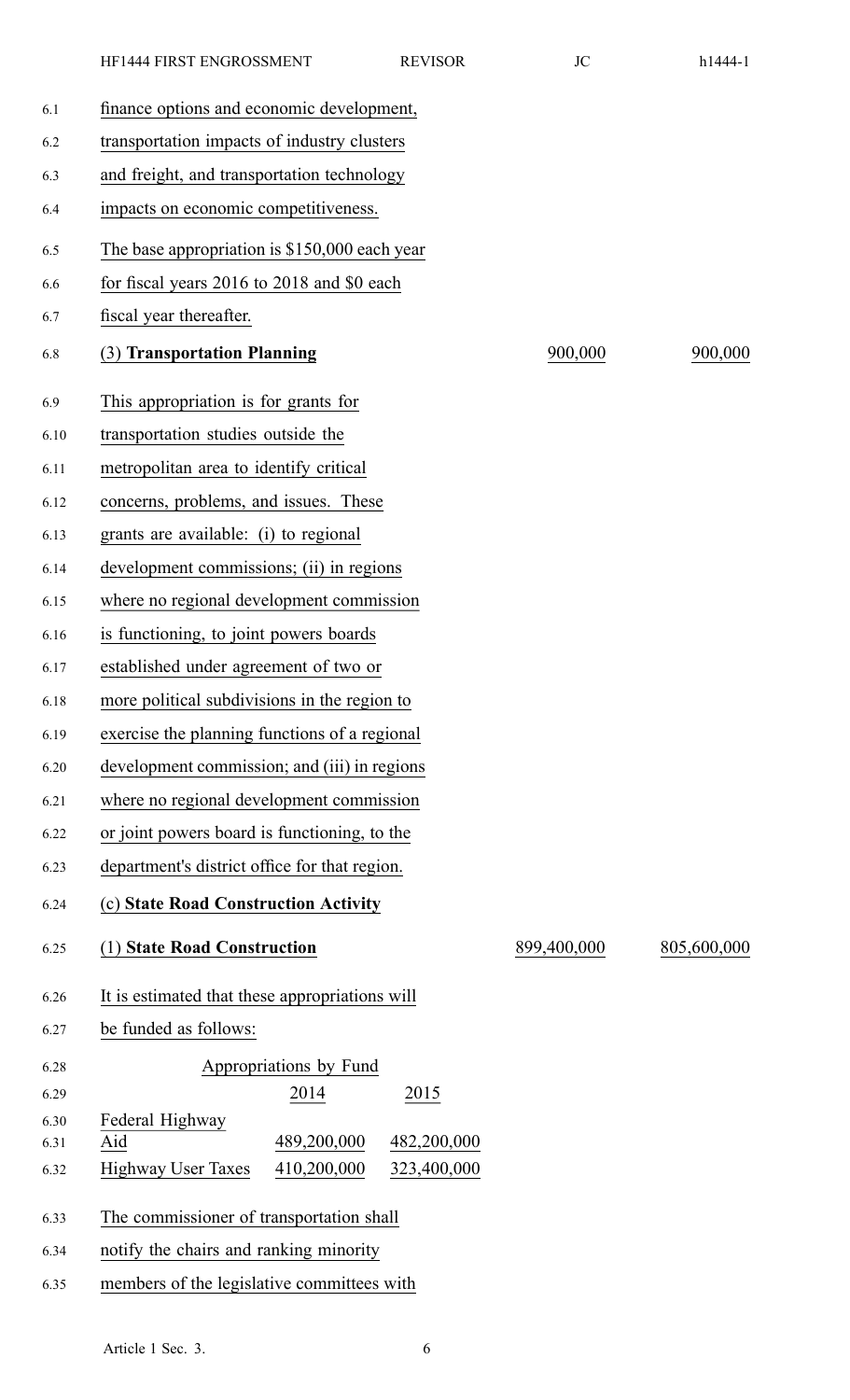| h1444- |  | 1 |
|--------|--|---|
|        |  |   |

| 7.1          | jurisdiction over transportation finance of                 |
|--------------|-------------------------------------------------------------|
| 7.2          | any significant events that should cause these              |
| 7.3          | estimates to change.                                        |
| 7.4          | This appropriation is for the actual                        |
| 7.5          | construction, reconstruction, and                           |
| 7.6          | improvement of trunk highways, including                    |
| 7.7          | design-build contracts and consultant usage                 |
| 7.8          | to support these activities. This includes the              |
| 7.9          | cost of actual payment to landowners for                    |
| 7.10         | lands acquired for highway rights-of-way,                   |
| 7.11         | payment to lessees, interest subsidies, and                 |
| 7.12         | relocation expenses.                                        |
| 7.13         | The base appropriation is \$668,000,000 each                |
| 7.14         | year for fiscal years 2016 and 2017.                        |
| 7.15         | The commissioner may expend up to one-half                  |
| 7.16         | of one percent of the federal appropriations                |
| 7.17         | under this clause as grants to opportunity                  |
| 7.18         | industrialization centers and other nonprofit               |
| 7.19         | job training centers for job training programs              |
| 7.20         | related to highway construction.                            |
| 7.21         | The commissioner may transfer up to                         |
| 7.22         | \$15,000,000 each year to the transportation                |
| 7.23         | revolving loan fund.                                        |
| 7.24         | The commissioner may receive money                          |
| 7.25         | covering other shares of the cost of                        |
| 7.26         | partnership projects. These receipts are                    |
| 7.27         | appropriated to the commissioner for these                  |
| 7.28         | projects.                                                   |
| 7.29<br>7.30 | (2) Economic Recovery Funds - Federal<br><b>Highway Aid</b> |
| 7.31         | This appropriation is to complete projects                  |
| 7.32         | using funds made available to the                           |
| 7.33         | commissioner of transportation under                        |
| 7.34         | title XII of the American Recovery and                      |
| 7.35         | Reinvestment Act of 2009, Public Law                        |

7.30 **Highway Aid** 1,000,000 1,000,000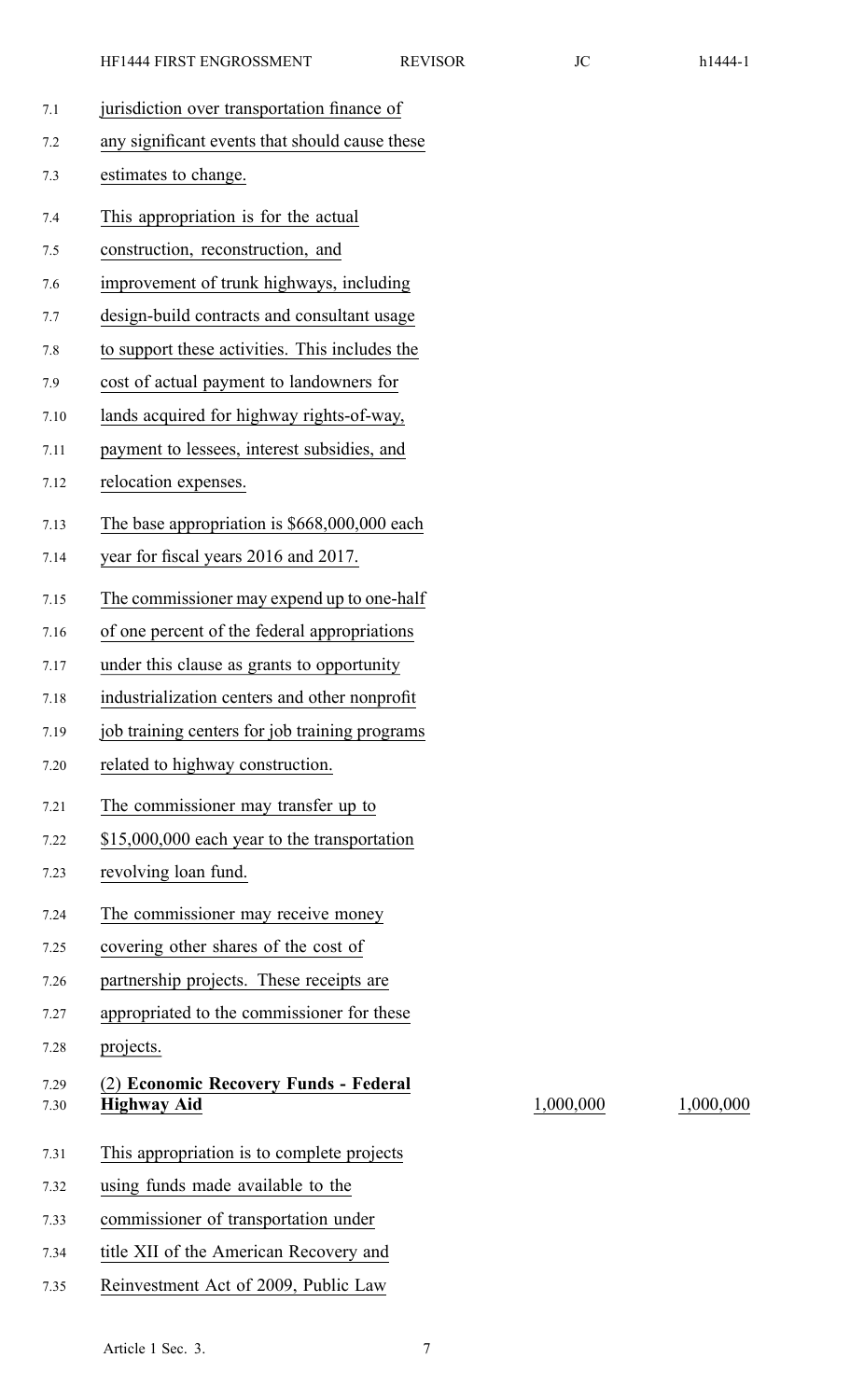|            | HF1444 FIRST ENGROSSMENT                         | <b>REVISOR</b> | JC          | h1444-1     |
|------------|--------------------------------------------------|----------------|-------------|-------------|
| 8.1        | 111-5, and implemented under Minnesota           |                |             |             |
| 8.2        | Statutes, section 161.36, subdivision 7. The     |                |             |             |
| 8.3        | base appropriation is $$1,000,000$ in fiscal     |                |             |             |
| 8.4        | year 2016 and \$0 each fiscal year thereafter.   |                |             |             |
| 8.5<br>8.6 | (3) Transportation Economic Development<br>(TED) |                | 10,000,000  | 10,000,000  |
| 8.7        | Appropriations by Fund                           |                |             |             |
| 8.8        | 2014                                             | 2015           |             |             |
| 8.9        | 5,000,000<br>General                             | 5,000,000      |             |             |
| 8.10       | Trunk Highway<br>5,000,000                       | 5,000,000      |             |             |
| 8.11       | This appropriation is for the transportation     |                |             |             |
| 8.12       | economic development program under               |                |             |             |
| 8.13       | Minnesota Statutes, section 174.12.              |                |             |             |
| 8.14       | (d) Highway Debt Service                         |                | 158,417,000 | 189,821,000 |
| 8.15       | \$148,917,000 the first year and \$180,321,000   |                |             |             |
| 8.16       | the second year are for transfer to the state    |                |             |             |
| 8.17       | bond fund. If an appropriation is insufficient   |                |             |             |
| 8.18       | to make all transfers required in the year       |                |             |             |
| 8.19       | for which it is made, the commissioner of        |                |             |             |
| 8.20       | management and budget shall notify the           |                |             |             |
| 8.21       | senate Committee on Finance and the house        |                |             |             |
| 8.22       | of representatives Committee on Ways and         |                |             |             |
| 8.23       | Means of the amount of the deficiency and        |                |             |             |
| 8.24       | shall then transfer that amount under the        |                |             |             |
| 8.25       | statutory open appropriation. Any excess         |                |             |             |
| 8.26       | appropriation cancels to the trunk highway       |                |             |             |
| 8.27       | fund.                                            |                |             |             |
| 8.28       | (e) Electronic Communications                    |                | 5,171,000   | 5,171,000   |
| 8.29       | Appropriations by Fund                           |                |             |             |
| 8.30       | 2014                                             | 2015           |             |             |
| 8.31       | General<br>3,000                                 | 3,000          |             |             |
| 8.32       | 5,168,000<br>Trunk Highway                       | 5,168,000      |             |             |
| 8.33       | The general fund appropriation is to equip       |                |             |             |
| 8.34       | and operate the Roosevelt signal tower for       |                |             |             |
| 8.35       | Lake of the Woods weather broadcasting.          |                |             |             |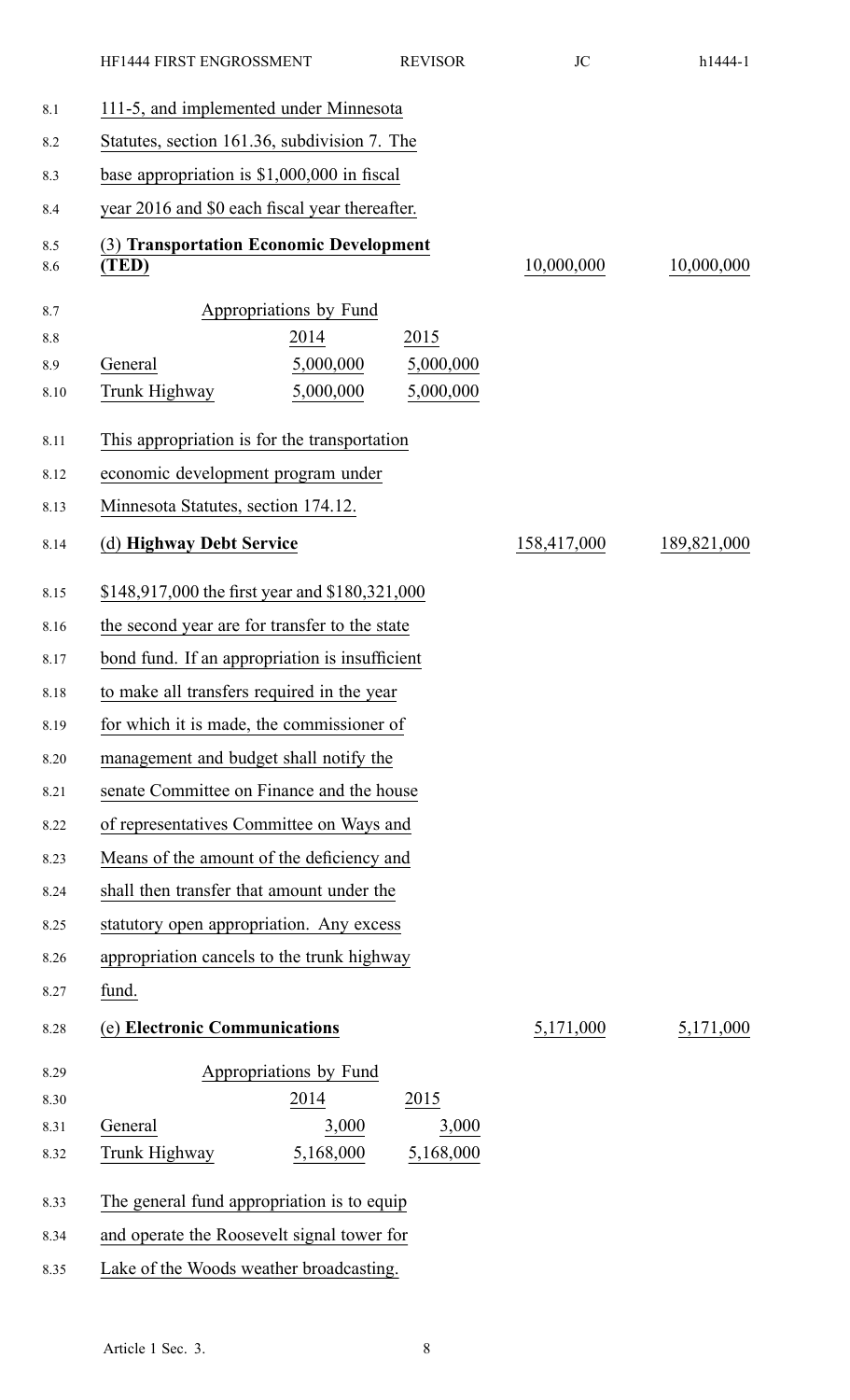| 9.1  | Subd. 4. Local Roads                          |             |             |
|------|-----------------------------------------------|-------------|-------------|
| 9.2  | (a) County State-Aid Roads                    | 593,022,000 | 603,850,000 |
| 9.3  | This appropriation is from the county         |             |             |
| 9.4  | state-aid highway fund under Minnesota        |             |             |
| 9.5  | Statutes, sections 161.082 to 161.085, and    |             |             |
| 9.6  | chapter 162, and is available until spent.    |             |             |
| 9.7  | If the commissioner of transportation         |             |             |
| 9.8  | determines that a balance remains in the      |             |             |
| 9.9  | county state-aid highway fund following       |             |             |
| 9.10 | the appropriations and transfers made in      |             |             |
| 9.11 | this subdivision, and that the appropriations |             |             |
| 9.12 | made are insufficient for advancing county    |             |             |
| 9.13 | state-aid highway projects, an amount         |             |             |
| 9.14 | necessary to advance the projects, not to     |             |             |
| 9.15 | exceed the balance in the county state-aid    |             |             |
| 9.16 | highway fund, is appropriated in each year    |             |             |
| 9.17 | to the commissioner. Within two weeks         |             |             |
| 9.18 | of a determination under this contingent      |             |             |
| 9.19 | appropriation, the commissioner of            |             |             |
| 9.20 | transportation shall notify the commissioner  |             |             |
| 9.21 | of management and budget and the chairs       |             |             |
| 9.22 | and ranking minority members of the           |             |             |
| 9.23 | legislative committees with jurisdiction over |             |             |
| 9.24 | transportation finance concerning funds       |             |             |
| 9.25 | appropriated.                                 |             |             |
| 9.26 | (b) Municipal State-Aid Roads                 | 152,173,000 | 154,491,000 |
| 9.27 | This appropriation is from the municipal      |             |             |
| 9.28 | state-aid street fund for the purposes under  |             |             |
| 9.29 | Minnesota Statutes, chapter 162, and is       |             |             |
| 9.30 | available until spent.                        |             |             |
| 9.31 | If the commissioner of transportation         |             |             |
| 9.32 | determines that a balance remains in the      |             |             |
| 9.33 | municipal state-aid street fund following     |             |             |
| 9.34 | the appropriations made in this subdivision,  |             |             |
|      |                                               |             |             |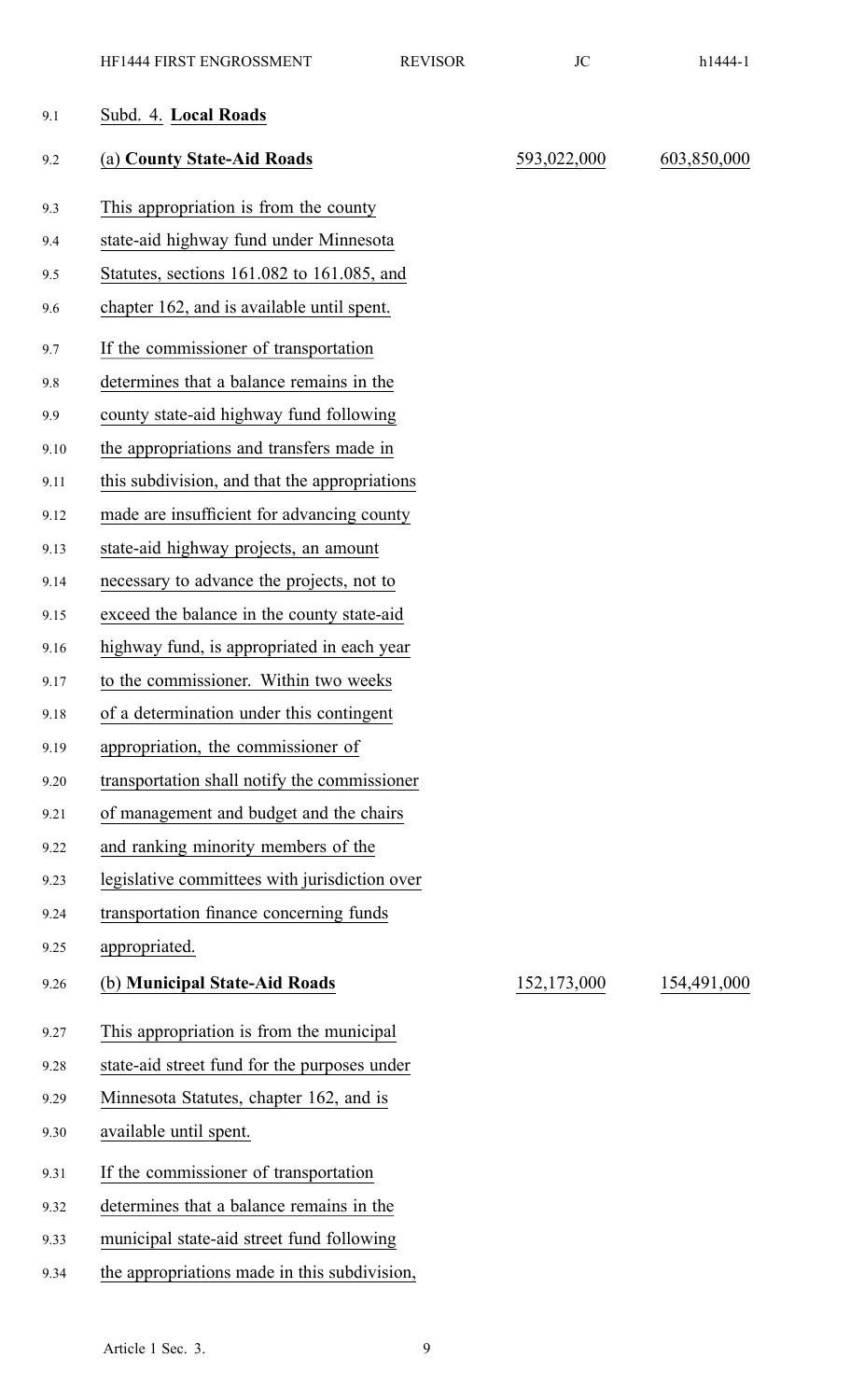| 10.1  | and that the appropriations made are           |            |            |  |
|-------|------------------------------------------------|------------|------------|--|
| 10.2  | insufficient for advancing municipal state-aid |            |            |  |
| 10.3  | street projects, an amount necessary to        |            |            |  |
| 10.4  | advance the projects, not to exceed the        |            |            |  |
| 10.5  | balance in the municipal state-aid street      |            |            |  |
| 10.6  | fund, is appropriated in each year to          |            |            |  |
| 10.7  | the commissioner. Within two weeks             |            |            |  |
| 10.8  | of a determination under this contingent       |            |            |  |
| 10.9  | appropriation, the commissioner of             |            |            |  |
| 10.10 | transportation shall notify the commissioner   |            |            |  |
| 10.11 | of management and budget and the chairs        |            |            |  |
| 10.12 | and ranking minority members of the            |            |            |  |
| 10.13 | legislative committees with jurisdiction over  |            |            |  |
| 10.14 | transportation finance concerning funds        |            |            |  |
| 10.15 | appropriated.                                  |            |            |  |
| 10.16 | Subd. 5. Agency Management                     |            |            |  |
| 10.17 | (a) Agency Services                            | 41,997,000 | 41,997,000 |  |
| 10.18 | Appropriations by Fund                         |            |            |  |
| 10.19 | 2014<br>2015                                   |            |            |  |
| 10.20 | 25,000<br>25,000<br>Airports                   |            |            |  |
| 10.21 | 41,972,000<br>41,972,000<br>Trunk Highway      |            |            |  |
| 10.22 | (b) Buildings                                  | 17,838,000 | 17,838,000 |  |
| 10.23 | Appropriations by Fund                         |            |            |  |
| 10.24 | 2014<br>2015                                   |            |            |  |
| 10.25 | General<br>54,000<br>54,000                    |            |            |  |
| 10.26 | 17,784,000<br>17,784,000<br>Trunk Highway      |            |            |  |
| 10.27 | If the appropriation for either year is        |            |            |  |
| 10.28 | insufficient, the appropriation for the other  |            |            |  |
| 10.29 | year is available for it.                      |            |            |  |
| 10.30 | Subd. 6. Transfers                             |            |            |  |
| 10.31 | (a) With the approval of the commissioner of   |            |            |  |
| 10.32 | management and budget, the commissioner        |            |            |  |
| 10.33 | of transportation may transfer unencumbered    |            |            |  |
| 10.34 | balances among the appropriations from the     |            |            |  |
| 10.35 | trunk highway fund and the state airports      |            |            |  |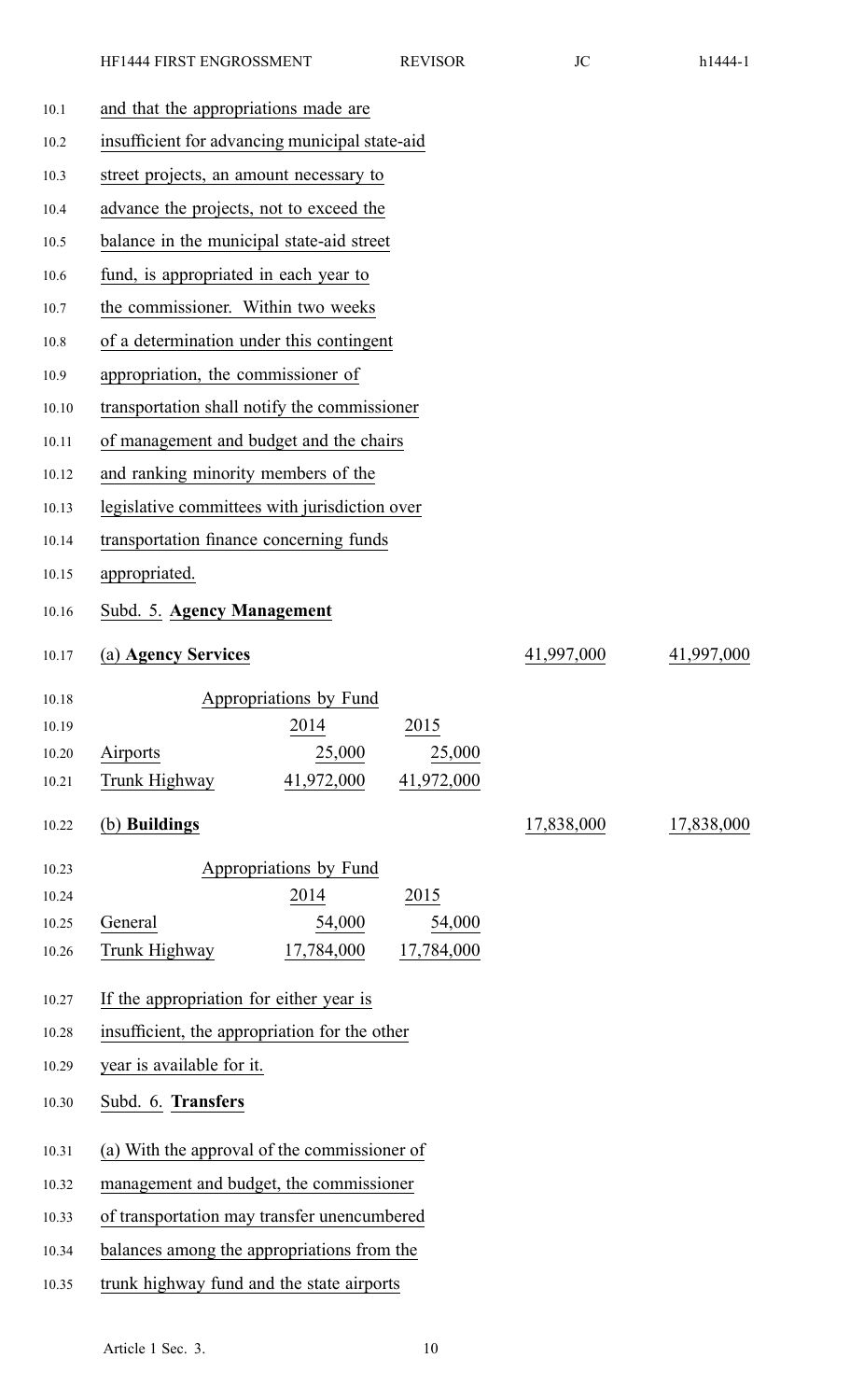| 11.1  | fund made in this section. No transfer           |
|-------|--------------------------------------------------|
| 11.2  | may be made from the appropriation for           |
| 11.3  | state road construction. No transfer may         |
| 11.4  | be made from the appropriations for debt         |
| 11.5  | service to any other appropriation. Transfers    |
| 11.6  | under this subdivision may not be made           |
| 11.7  | between funds. Transfers between programs        |
| 11.8  | must be reported immediately to the chairs       |
| 11.9  | and ranking minority members of the              |
| 11.10 | legislative committees with jurisdiction over    |
| 11.11 | transportation finance.                          |
| 11.12 | (b) The commissioner shall transfer from         |
| 11.13 | the flexible highway account in the county       |
| 11.14 | state-aid highway fund: (1) \$3,700,000 in       |
| 11.15 | the first year to the trunk highway fund; and    |
| 11.16 | (2) the remainder in each year to the county     |
| 11.17 | turnback account in the county state-aid         |
| 11.18 | highway fund. The funds transferred are          |
| 11.19 | for highway turnback purposes as provided        |
| 11.20 | under Minnesota Statutes, section 161.081,       |
| 11.21 | subdivision 3.                                   |
| 11.22 | Subd. 7. Previous State Road Construction        |
| 11.23 | <b>Appropriations</b>                            |
| 11.24 | Any money appropriated to the commissioner       |
| 11.25 | of transportation for state road construction    |
| 11.26 | for any fiscal year before the first year is     |
| 11.27 | available to the commissioner during the         |
| 11.28 | biennium to the extent that the commissioner     |
| 11.29 | spends the money on the state road               |
| 11.30 | construction project for which the money         |
| 11.31 | was originally encumbered during the fiscal      |
| 11.32 | year for which it was appropriated. The          |
| 11.33 | commissioner of transportation shall report to   |
| 11.34 | the commissioner of management and budget        |
| 11.35 | by August 1, 2013, and August 1, 2014, on        |
|       | $f_{\text{sum}}$ , the commission of proposed of |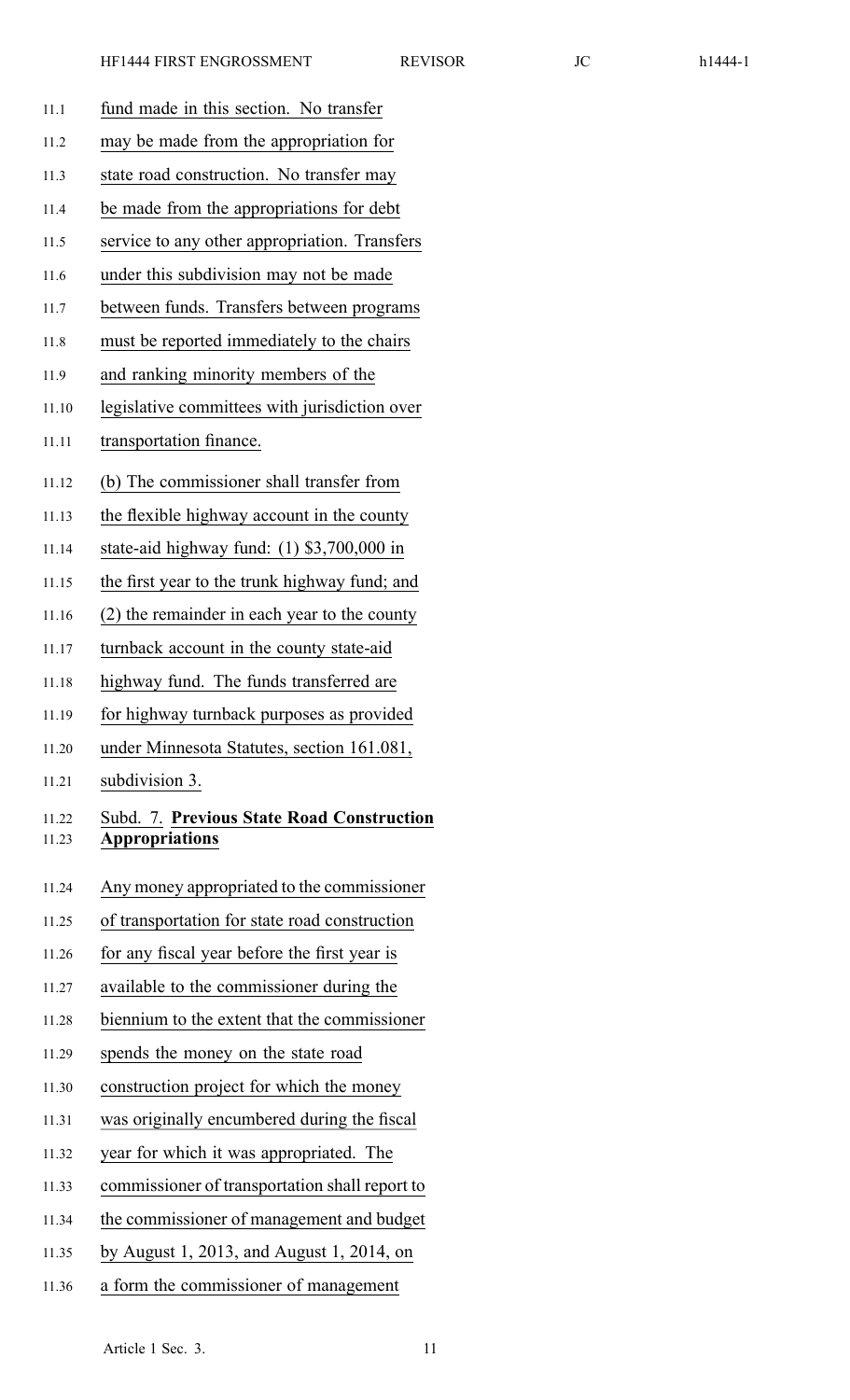| 12.1  | and budget provides, on expenditures made      |
|-------|------------------------------------------------|
| 12.2  | during the previous fiscal year that are       |
| 12.3  | authorized by this subdivision.                |
| 12.4  | Subd. 8. Contingent Appropriation              |
| 12.5  | The commissioner of transportation, with       |
| 12.6  | the approval of the governor and the           |
| 12.7  | written approval of at least five members      |
| 12.8  | of a group consisting of the members of        |
| 12.9  | the Legislative Advisory Commission            |
| 12.10 | under Minnesota Statutes, section 3.30,        |
| 12.11 | and the ranking minority members of the        |
| 12.12 | legislative committees with jurisdiction over  |
| 12.13 | transportation finance, may transfer all or    |
| 12.14 | part of the unappropriated balance in the      |
| 12.15 | trunk highway fund to an appropriation:        |
| 12.16 | (1) for trunk highway design, construction,    |
| 12.17 | or inspection in order to take advantage of    |
| 12.18 | an unanticipated receipt of income to the      |
| 12.19 | trunk highway fund or to take advantage        |
| 12.20 | of federal advanced construction funding;      |
| 12.21 | (2) for trunk highway maintenance in order     |
| 12.22 | to meet an emergency; or $(3)$ to pay tort     |
| 12.23 | or environmental claims. Nothing in this       |
| 12.24 | subdivision authorizes the commissioner        |
| 12.25 | to increase the use of federal advanced        |
| 12.26 | construction funding beyond amounts            |
| 12.27 | specifically authorized. Any transfer as       |
| 12.28 | a result of the use of federal advanced        |
| 12.29 | construction funding must include an           |
| 12.30 | analysis of the effects on the long-term       |
| 12.31 | trunk highway fund balance. The amount         |
| 12.32 | transferred is appropriated for the purpose of |
| 12.33 | the account to which it is transferred.        |

# 12.34 Sec. 4. **METROPOLITAN COUNCIL \$ 64,989,000 \$ 64,970,000**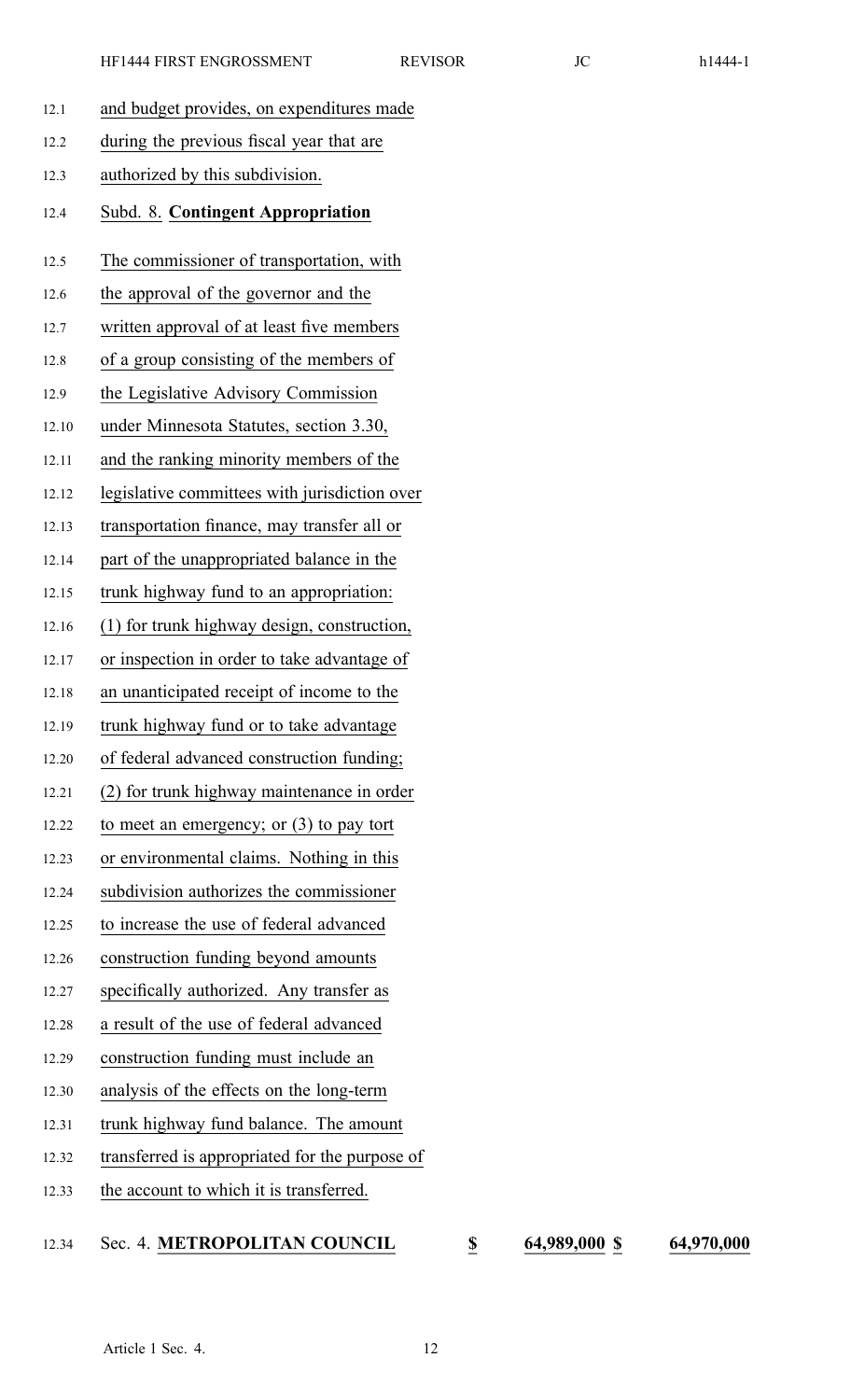- 13.1 This appropriation is from the general fund
- 13.2 for transit system operations under Minnesota
- 13.3 Statutes, sections 473.371 to 473.449.
- 13.4 \$100,000 the first year is for <sup>a</sup> transitway
- 13.5 expansion implementation plan as specified
- 13.6 in article 2, section 19. This is <sup>a</sup> onetime
- 13.7 appropriation.

# 13.8 Sec. 5. **DEPARTMENT OF PUBLIC SAFETY**

| 13.9  | Subdivision 1. Total Appropriation            |                                              | $\underline{\underline{\$}}$ | 156,669,000 \$ | 156,875,000 |
|-------|-----------------------------------------------|----------------------------------------------|------------------------------|----------------|-------------|
| 13.10 |                                               | Appropriations by Fund                       |                              |                |             |
| 13.11 |                                               | 2014                                         | 2015                         |                |             |
| 13.12 | General                                       | 9,542,000                                    | 9,542,000                    |                |             |
| 13.13 | <b>Special Revenue</b>                        | 49,753,000                                   | 49,959,000                   |                |             |
| 13.14 | H.U.T.D.                                      | 10,406,000                                   | 10,406,000                   |                |             |
| 13.15 | Trunk Highway                                 | 86,968,000                                   | 86,968,000                   |                |             |
| 13.16 | The amounts that may be spent for each        |                                              |                              |                |             |
| 13.17 | purpose are specified in the following        |                                              |                              |                |             |
| 13.18 | subdivisions.                                 |                                              |                              |                |             |
| 13.19 | Subd. 2. Administration and Related Services  |                                              |                              |                |             |
| 13.20 | (a) Office of Communications                  |                                              |                              | 434,000        | 434,000     |
| 13.21 |                                               | Appropriations by Fund                       |                              |                |             |
| 13.22 |                                               | 2014                                         | 2015                         |                |             |
| 13.23 | General                                       | 41,000                                       | 41,000                       |                |             |
| 13.24 | Trunk Highway                                 | 393,000                                      | 393,000                      |                |             |
| 13.25 | (b) Public Safety Support Activity            |                                              |                              |                |             |
| 13.26 | (1) Public Safety Support                     |                                              |                              | 7,660,000      | 7,660,000   |
| 13.27 |                                               | Appropriations by Fund                       |                              |                |             |
| 13.28 |                                               | 2014                                         | 2015                         |                |             |
| 13.29 | General                                       | 2,788,000                                    | 2,788,000                    |                |             |
| 13.30 | H.U.T.D.                                      | 1,366,000                                    | 1,366,000                    |                |             |
| 13.31 | Trunk Highway                                 | 3,506,000                                    | 3,506,000                    |                |             |
| 13.32 |                                               | \$380,000 each year is from the general fund |                              |                |             |
| 13.33 | for payment of public safety officer survivor |                                              |                              |                |             |

13.34 benefits under Minnesota Statutes, section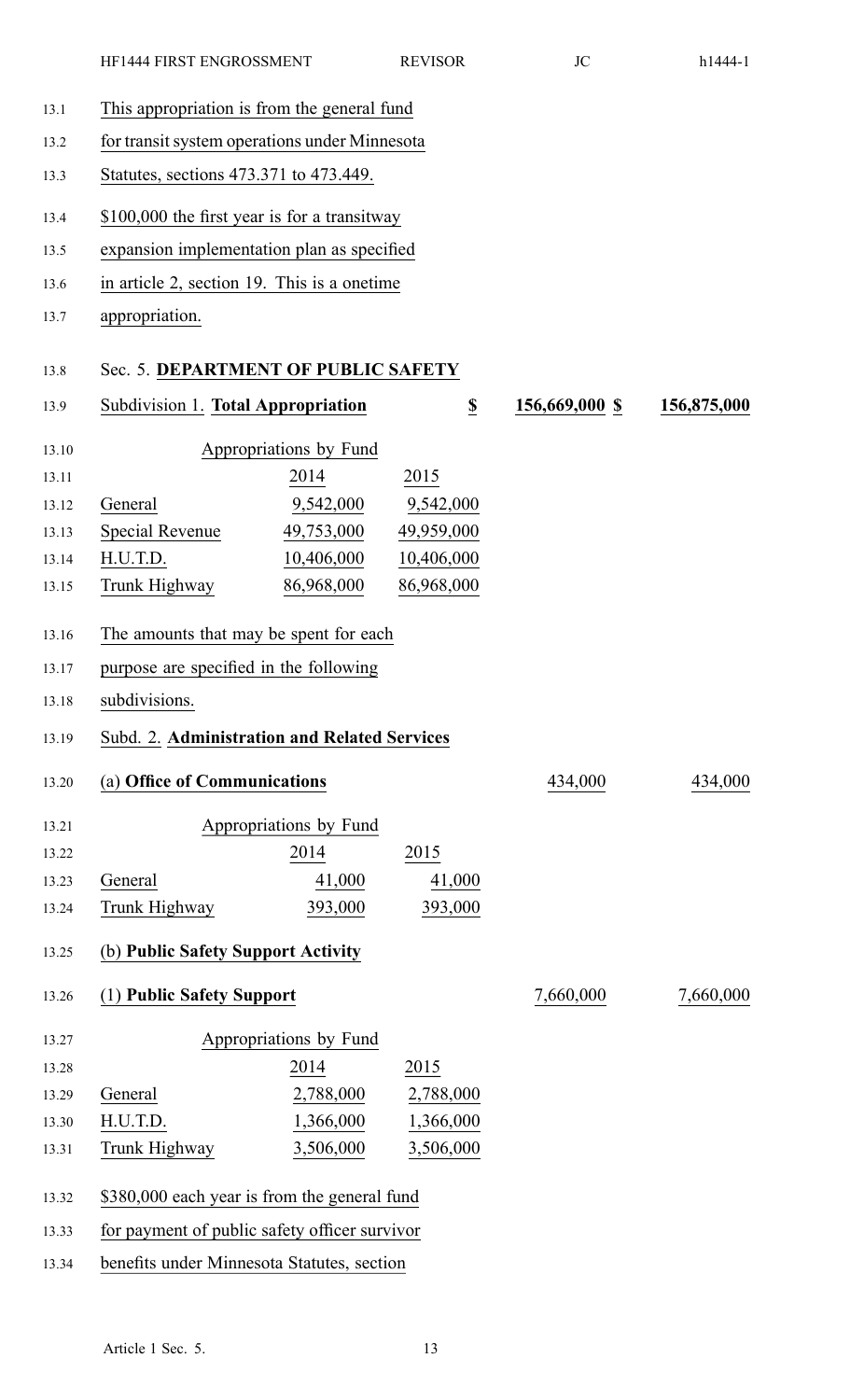| 14.1  | 299A.44. If the appropriation for either year    |
|-------|--------------------------------------------------|
| 14.2  | is insufficient, the appropriation for the other |
| 14.3  | year is available for it.                        |
| 14.4  | \$1,367,000 each year is from the general fund   |
| 14.5  | to be deposited in the public safety officer's   |
| 14.6  | benefit account. This money is available for     |
| 14.7  | reimbursements under Minnesota Statutes,         |
| 14.8  | section 299A.465.                                |
| 14.9  | \$792,000 each year is from the general          |
| 14.10 | fund for transfer by the commissioner of         |
| 14.11 | management and budget to the trunk highway       |
| 14.12 | fund on December 31, 2013, and December          |
| 14.13 | 31, 2014, respectively, in order to reimburse    |
| 14.14 | the trunk highway fund for expenses not          |
| 14.15 | related to the fund. These represent amounts     |
| 14.16 | appropriated out of the trunk highway            |
| 14.17 | fund for general fund purposes in the            |
| 14.18 | administration and related services program.     |
| 14.19 | \$610,000 each year is from the highway          |
| 14.20 | user tax distribution fund for transfer by the   |
| 14.21 | commissioner of management and budget            |
| 14.22 | to the trunk highway fund on December 31,        |
| 14.23 | 2013, and December 31, 2014, respectively,       |
| 14.24 | in order to reimburse the trunk highway          |
| 14.25 | fund for expenses not related to the fund.       |
| 14.26 | These represent amounts appropriated out         |
| 14.27 | of the trunk highway fund for highway            |
| 14.28 | user tax distribution fund purposes in the       |
| 14.29 | administration and related services program.     |
| 14.30 | \$716,000 each year is from the highway          |
| 14.31 | user tax distribution fund for transfer by the   |
| 14.32 | commissioner of management and budget to         |
| 14.33 | the general fund on December 31, 2013, and       |
| 14.34 | December 31, 2014, respectively, in order to     |
| 14.35 | reimburse the general fund for expenses not      |
|       |                                                  |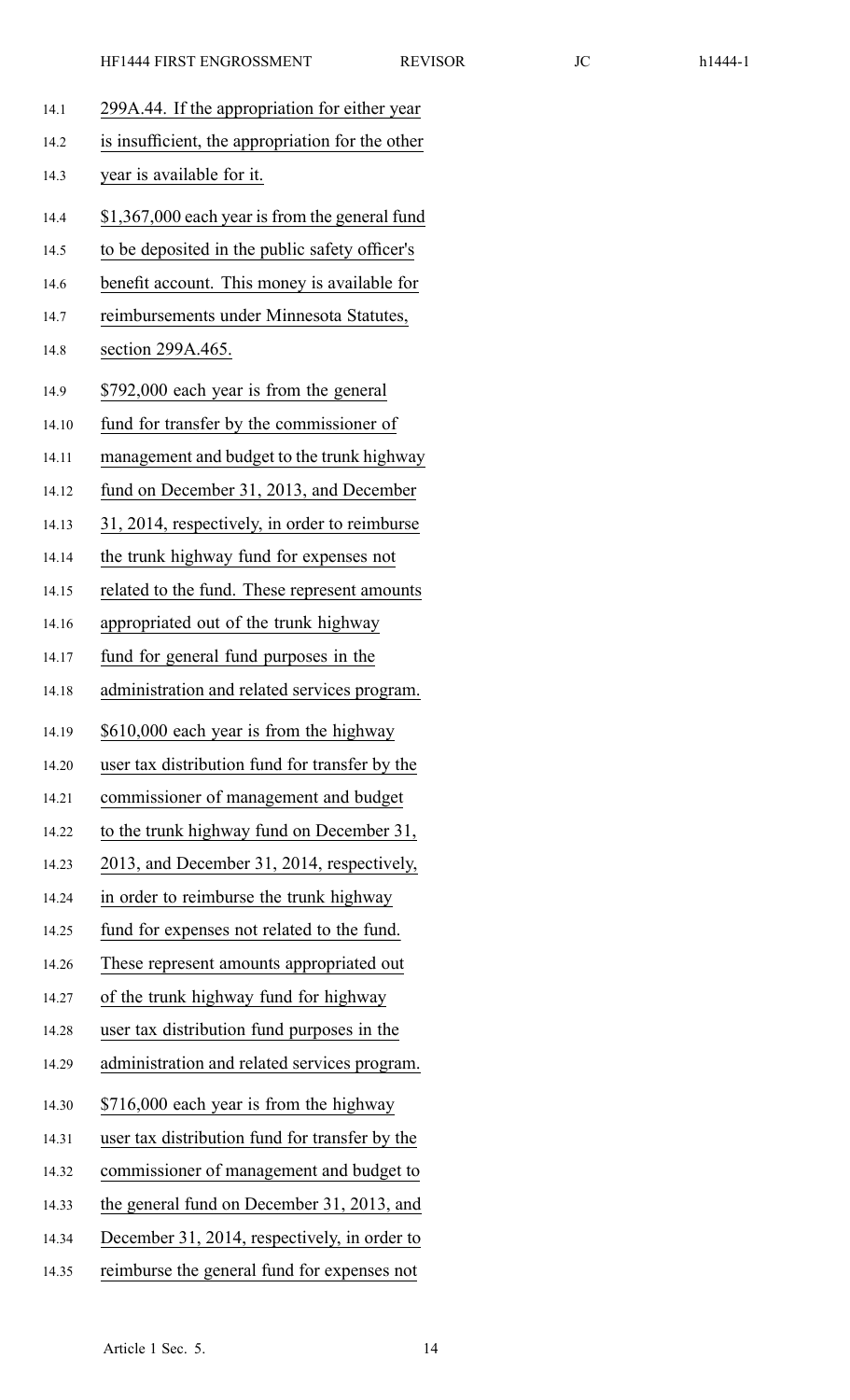| HF1444 FIRST ENGROSSMENT                       |                        | <b>REVISOR</b> | JC         | h1444-1    |
|------------------------------------------------|------------------------|----------------|------------|------------|
| related to the fund. These represent amounts   |                        |                |            |            |
| appropriated out of the general fund for       |                        |                |            |            |
| operation of the criminal justice data network |                        |                |            |            |
| related to driver and motor vehicle licensing. |                        |                |            |            |
| (2) Soft Body Armor                            |                        |                | 700,000    | 700,000    |
|                                                | Appropriations by Fund |                |            |            |
|                                                | 2014                   | 2015           |            |            |
| General                                        | 600,000                | 600,000        |            |            |
| Trunk Highway                                  | 100,000                | 100,000        |            |            |
| This appropriation is for soft body armor      |                        |                |            |            |
| reimbursements under Minnesota Statutes,       |                        |                |            |            |
| section 299A.38.                               |                        |                |            |            |
| (c) Technical Support Services                 |                        |                | 3,834,000  | 3,834,000  |
|                                                | Appropriations by Fund |                |            |            |
|                                                | 2014                   | 2015           |            |            |
| General                                        | 1,471,000              | 1,471,000      |            |            |
| H.U.T.D.                                       | 19,000                 | 19,000         |            |            |
| Trunk Highway                                  | 2,344,000              | 2,344,000      |            |            |
| Subd. 3. State Patrol                          |                        |                |            |            |
| (a) Patrolling Highways                        |                        |                | 72,522,000 | 72,522,000 |
|                                                | Appropriations by Fund |                |            |            |
|                                                | 2014                   | 2015           |            |            |
| General                                        | 37,000                 | 37,000         |            |            |
| H.U.T.D.                                       | 92,000                 | 92,000         |            |            |
| Trunk Highway                                  | 72,393,000             | 72,393,000     |            |            |
| (b) Commercial Vehicle Enforcement             |                        |                | 7,796,000  | 7,796,000  |
| (c) Capitol Security                           |                        |                | 4,605,000  | 4,605,000  |
| This appropriation is from the general fund.   |                        |                |            |            |
| \$1,500,000 each year is to implement the      |                        |                |            |            |
| recommendations of the advisory committee      |                        |                |            |            |
| on Capitol Area Security under Minnesota       |                        |                |            |            |
| Statutes, section 299E.04.                     |                        |                |            |            |
| The commissioner may not: $(1)$ spend any      |                        |                |            |            |
| money from the trunk highway fund for          |                        |                |            |            |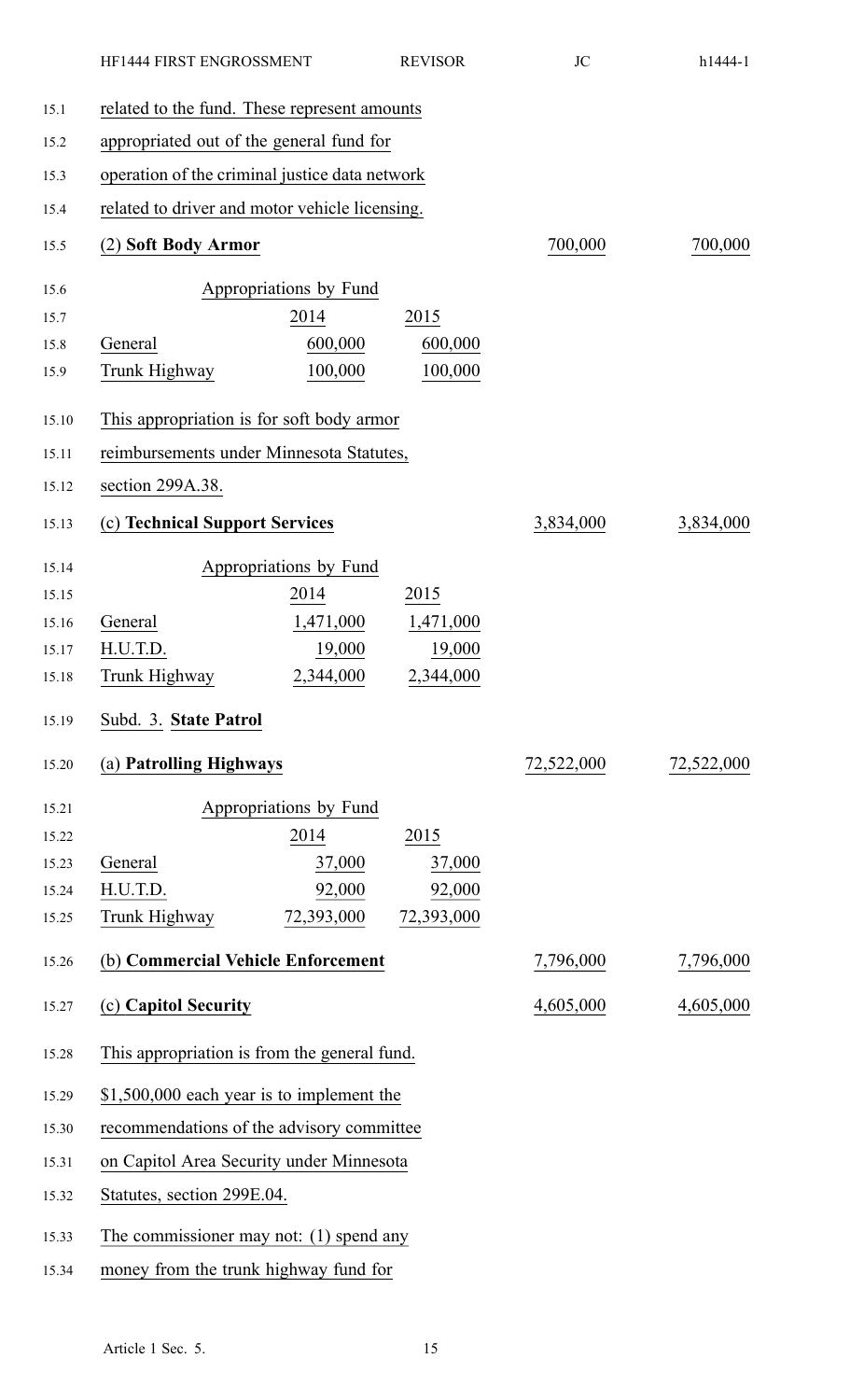| 16.1  | Capitol security; or (2) permanently transfer   |                                         |            |            |            |
|-------|-------------------------------------------------|-----------------------------------------|------------|------------|------------|
| 16.2  | any state trooper from patrolling highways      |                                         |            |            |            |
| 16.3  | activity to Capitol security.                   |                                         |            |            |            |
| 16.4  | The commissioner may not transfer any           |                                         |            |            |            |
| 16.5  | money appropriated to the commissioner          |                                         |            |            |            |
| 16.6  | under this section: (1) to Capitol security; or |                                         |            |            |            |
| 16.7  | (2) from Capitol security.                      |                                         |            |            |            |
| 16.8  | (d) Vehicle Crimes Unit                         |                                         |            | 693,000    | 693,000    |
| 16.9  | This appropriation is from the highway user     |                                         |            |            |            |
| 16.10 | tax distribution fund.                          |                                         |            |            |            |
| 16.11 | This appropriation is to investigate: $(1)$     |                                         |            |            |            |
| 16.12 | registration tax and motor vehicle sales tax    |                                         |            |            |            |
| 16.13 | liabilities from individuals and businesses     |                                         |            |            |            |
| 16.14 | that currently do not pay all taxes owed;       |                                         |            |            |            |
| 16.15 | and (2) illegal or improper activity related    |                                         |            |            |            |
| 16.16 | to sale, transfer, titling, and registration of |                                         |            |            |            |
| 16.17 | motor vehicles.                                 |                                         |            |            |            |
| 16.18 | Subd. 4. Driver and Vehicle Services            |                                         |            |            |            |
| 16.19 | (a) Vehicle Services                            |                                         |            | 27,909,000 | 28,007,000 |
| 16.20 |                                                 | Appropriations by Fund                  |            |            |            |
| 16.21 |                                                 | 2014                                    | 2015       |            |            |
| 16.22 | <b>Special Revenue</b>                          | 19,673,000                              | 19,771,000 |            |            |
| 16.23 | H.U.T.D.                                        | 8,236,000                               | 8,236,000  |            |            |
| 16.24 | The special revenue fund appropriation is       |                                         |            |            |            |
| 16.25 | from the vehicle services operating account.    |                                         |            |            |            |
| 16.26 |                                                 | \$650,000 each year is from the special |            |            |            |
| 16.27 | revenue fund for seven additional positions     |                                         |            |            |            |
| 16.28 | to enhance customer service related to          |                                         |            |            |            |
| 16.29 | vehicle title issuance.                         |                                         |            |            |            |
| 16.30 | \$98,000 the second year is from the special    |                                         |            |            |            |
| 16.31 | revenue fund for the vehicle services portion   |                                         |            |            |            |
| 16.32 | of a new telephone system and is for transfer   |                                         |            |            |            |
| 16.33 | to the Office of Enterprise Technology for      |                                         |            |            |            |
| 16.34 | construction and development of the system.     |                                         |            |            |            |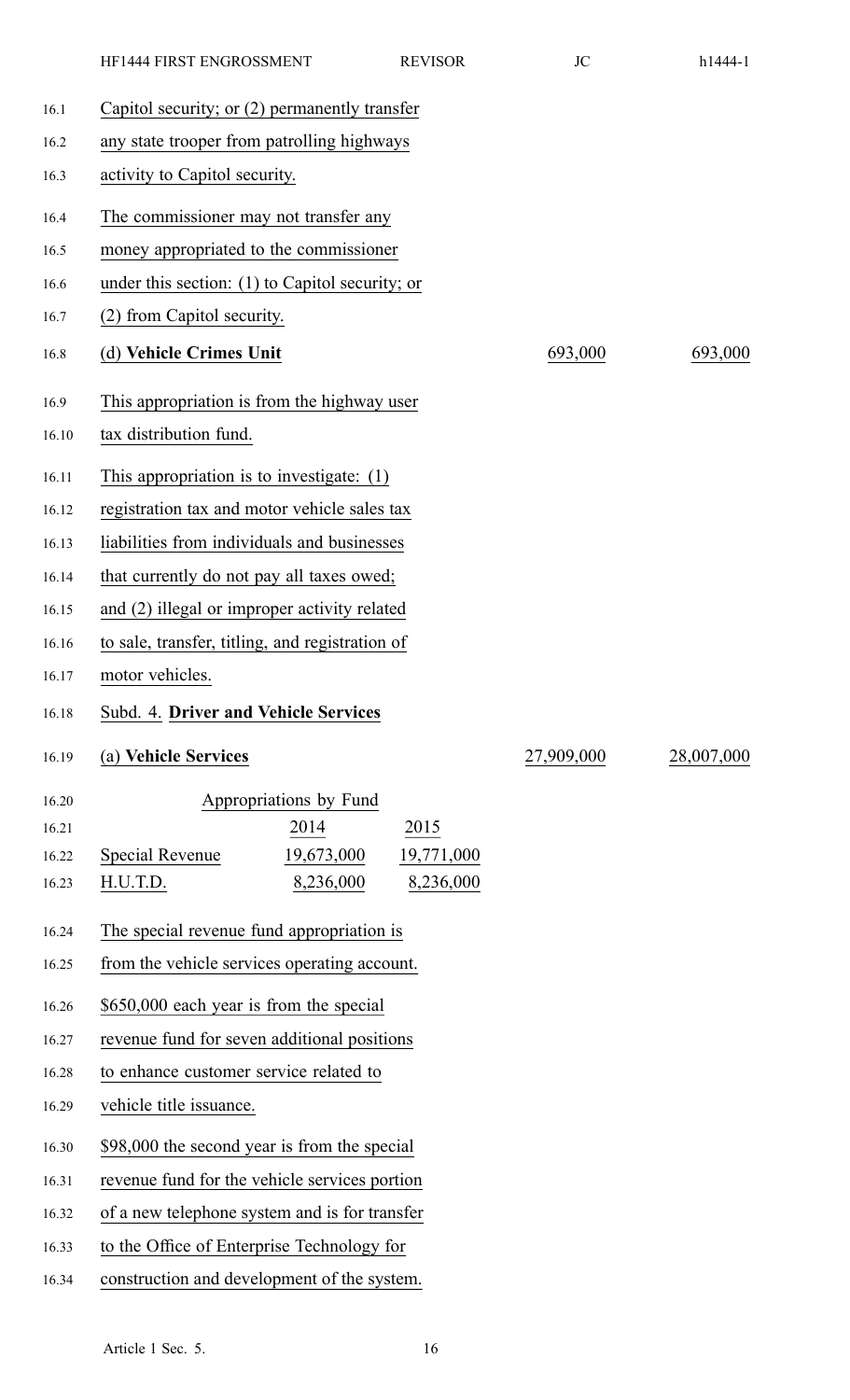| 17.1  | This is a onetime appropriation and is             |            |            |  |  |
|-------|----------------------------------------------------|------------|------------|--|--|
| 17.2  | available until expended.                          |            |            |  |  |
| 17.3  | The base appropriation from the special            |            |            |  |  |
| 17.4  | revenue fund is \$19,933,000 for fiscal year       |            |            |  |  |
| 17.5  | 2016 and \$19,836,000 for fiscal year 2017.        |            |            |  |  |
| 17.6  | (b) Driver Services                                | 28,742,000 | 28,835,000 |  |  |
| 17.7  | Appropriations by Fund                             |            |            |  |  |
| 17.8  | 2014<br>2015                                       |            |            |  |  |
| 17.9  | <b>Special Revenue</b><br>28,741,000<br>28,834,000 |            |            |  |  |
| 17.10 | Trunk Highway<br>1,000<br>1,000                    |            |            |  |  |
| 17.11 | The special revenue fund appropriation is          |            |            |  |  |
| 17.12 | from the driver services operating account.        |            |            |  |  |
| 17.13 | \$71,000 the second year is from the special       |            |            |  |  |
| 17.14 | revenue fund for one additional position           |            |            |  |  |
| 17.15 | related to facial recognition.                     |            |            |  |  |
| 17.16 | \$52,000 the second year is from the special       |            |            |  |  |
| 17.17 | revenue fund for the driver services portion       |            |            |  |  |
| 17.18 | of a new telephone system and is for transfer      |            |            |  |  |
| 17.19 | to the Office of Enterprise Technology for         |            |            |  |  |
| 17.20 | construction and development of the system.        |            |            |  |  |
| 17.21 | This is a onetime appropriation and is             |            |            |  |  |
| 17.22 | available until expended.                          |            |            |  |  |
| 17.23 | \$15,000 the first year is for the costs of        |            |            |  |  |
| 17.24 | rule making related to concurrent driver           |            |            |  |  |
| 17.25 | education under Minnesota Statutes, section        |            |            |  |  |
| 17.26 | 171.05. This is a onetime appropriation and        |            |            |  |  |
| 17.27 | is available for two years after the year of       |            |            |  |  |
| 17.28 | appropriation.                                     |            |            |  |  |
| 17.29 | The base appropriation from the special            |            |            |  |  |
| 17.30 | revenue fund is \$28,923,000 for fiscal year       |            |            |  |  |
| 17.31 | 2016 and \$28,870,00 for fiscal year 2017.         |            |            |  |  |
| 17.32 | Subd. 5. Traffic Safety                            | 435,000    | 435,000    |  |  |
| 17.33 | The commissioner of public safety shall            |            |            |  |  |
| 17.34 | spend 50 percent of the money available to         |            |            |  |  |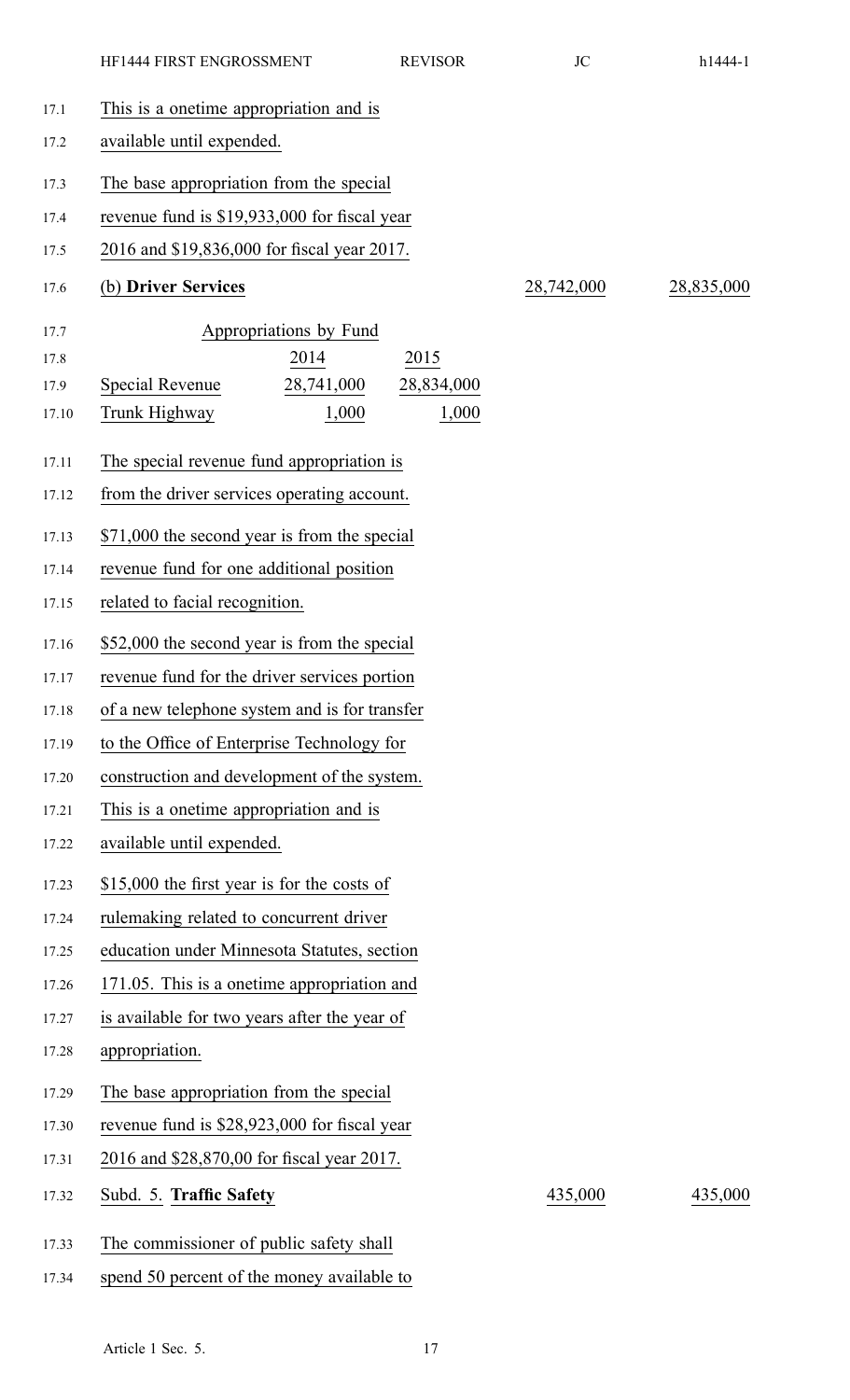|                | HF1444 FIRST ENGROSSMENT                                                                                                                         | <b>REVISOR</b>   | JC         | h1444-1   |
|----------------|--------------------------------------------------------------------------------------------------------------------------------------------------|------------------|------------|-----------|
| 18.1           | the state under United States Code, title 23,                                                                                                    |                  |            |           |
| 18.2           | section 164, and the remaining 50 percent                                                                                                        |                  |            |           |
| 18.3           | must be transferred to the commissioner                                                                                                          |                  |            |           |
| 18.4           | of transportation for hazard elimination                                                                                                         |                  |            |           |
| 18.5           | activities under United States Code, title 23,                                                                                                   |                  |            |           |
| 18.6           | section 152.                                                                                                                                     |                  |            |           |
| 18.7           | Subd. 6. Pipeline Safety                                                                                                                         |                  | 1,354,000  | 1,354,000 |
| 18.8           | This appropriation is from the pipeline safety                                                                                                   |                  |            |           |
| 18.9           | account in the special revenue fund.                                                                                                             |                  |            |           |
| 18.10          | Sec. 6. TORT CLAIMS                                                                                                                              | $\underline{\$}$ | 600,000 \$ | 600,000   |
| 18.11          | This appropriation is to the commissioner of                                                                                                     |                  |            |           |
| 18.12          | management and budget.                                                                                                                           |                  |            |           |
| 18.13          | If the appropriation for either year is                                                                                                          |                  |            |           |
| 18.14          | insufficient, the appropriation for the other                                                                                                    |                  |            |           |
| 18.15          | year is available for it.                                                                                                                        |                  |            |           |
|                |                                                                                                                                                  |                  |            |           |
| 18.16          | Sec. 7. REAUTHORIZATION; 2008 BOND SALE EXPENSES FOR TRUNK                                                                                       |                  |            |           |
| 18.17          | <b>HIGHWAY BONDS.</b>                                                                                                                            |                  |            |           |
| 18.18          | \$1,414,600 of the amount appropriated in Laws 2008, chapter 152, article 2, section                                                             |                  |            |           |
| 18.19          | 6, for trunk highway bond sale expenses, which was reported to the legislature according                                                         |                  |            |           |
| 18.20          | to Minnesota Statutes, section 16A.642, subdivision 1, is reauthorized and does not cancel                                                       |                  |            |           |
| 18.21          | under the terms of that subdivision. This appropriation for the bond sale expenses and the                                                       |                  |            |           |
| 18.22          | bond sale authorization in Laws 2008, chapter 152, article 2, section 7, subdivision 1, as                                                       |                  |            |           |
| 18.23          | amended, are available until December 31, 2019.                                                                                                  |                  |            |           |
| 18.24          | <b>EFFECTIVE DATE.</b> This section is effective the day following final enactment.                                                              |                  |            |           |
| 18.25          |                                                                                                                                                  | <b>ARTICLE 2</b> |            |           |
| 18.26          | <b>TRANSPORTATION FINANCE AND POLICY</b>                                                                                                         |                  |            |           |
|                |                                                                                                                                                  |                  |            |           |
| 18.27<br>18.28 | Section 1. [161.088] CORRIDORS OF COMMERCE PROGRAM.<br>Subdivision 1. <b>Definitions.</b> For purposes of this section, the following terms have |                  |            |           |
| 18.29          | the meanings given:                                                                                                                              |                  |            |           |
| 18.30          | (1) "beyond the project limits" means any point that is located outside of the project                                                           |                  |            |           |
| 18.31          | limits and along the same trunk highway, and is located within the same region of the state;                                                     |                  |            |           |
|                |                                                                                                                                                  |                  |            |           |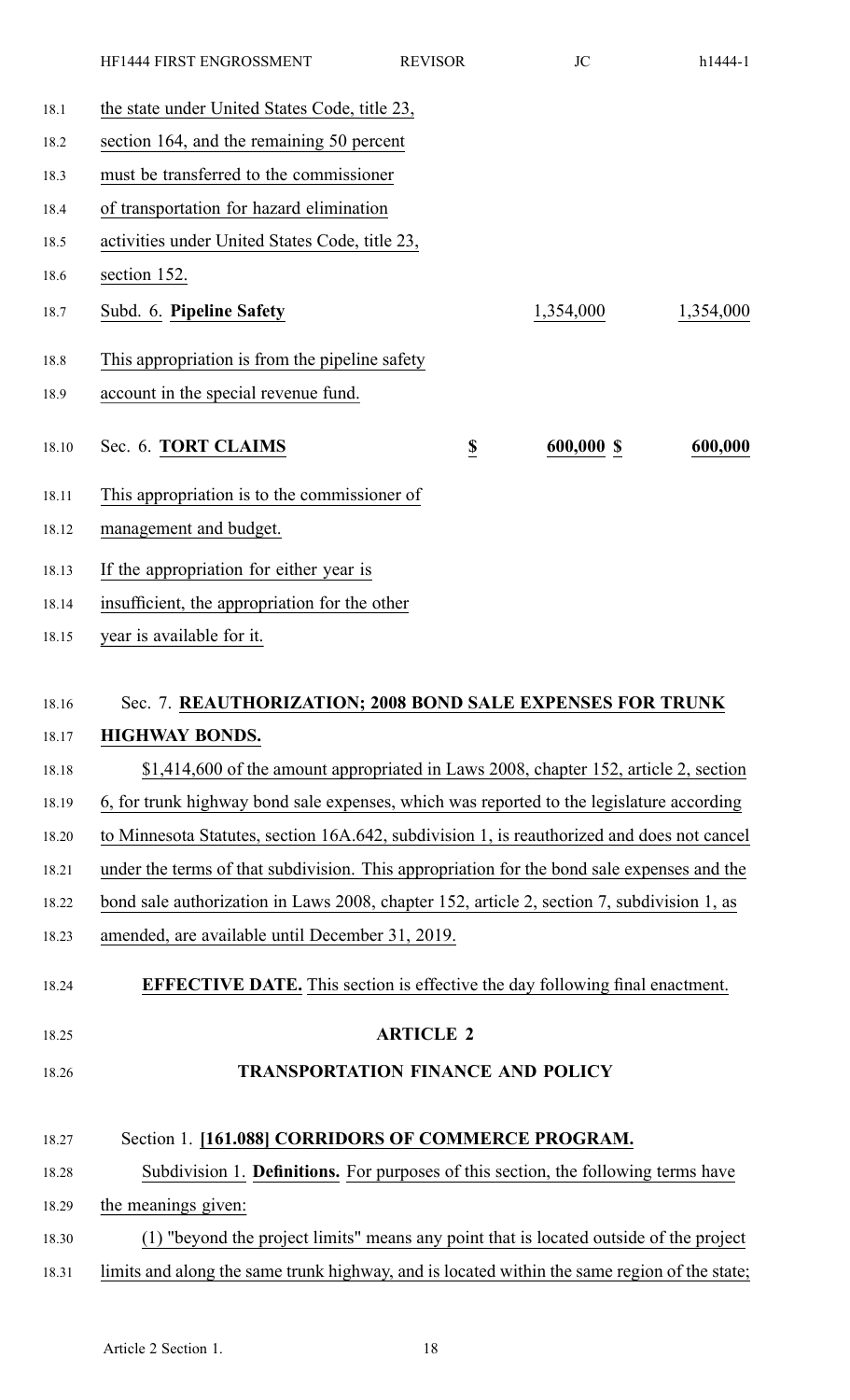| 19.1  | (2) "city" means a statutory or home rule charter city;                                  |
|-------|------------------------------------------------------------------------------------------|
| 19.2  | (3) "program" means the corridors of commerce program established in this section;       |
| 19.3  | and                                                                                      |
| 19.4  | (4) "project limits" means the estimated construction limits of a project for trunk      |
| 19.5  | highway construction, reconstruction, or maintenance that is a candidate for selection   |
| 19.6  | under the corridors of commerce program.                                                 |
| 19.7  | Subd. 2. Program authority; funding. (a) As provided in this section and subject         |
| 19.8  | to available funds, the commissioner shall establish a corridors of commerce program for |
| 19.9  | trunk highway construction, reconstruction, and improvement, including maintenance       |
| 19.10 | operations, that improves commerce in the state.                                         |
| 19.11 | (b) The commissioner may expend funds under the program from appropriations              |
| 19.12 | to the commissioner that are: (1) made specifically by law for use under this section;   |
| 19.13 | (2) at the discretion of the commissioner, made for the budget activities in the state   |
| 19.14 | roads operations and maintenance program, program planning and delivery, or state road   |
| 19.15 | construction; and (3) made for the corridor investment management strategy program,      |
| 19.16 | unless otherwise specified.                                                              |
| 19.17 | (c) The commissioner shall include in the program the cost participation policy for      |
| 19.18 | local units of government.                                                               |
| 19.19 | Subd. 3. Project classification. The commissioner shall determine whether each           |
| 19.20 | candidate project can be classified into at least one of the following classifications:  |
| 19.21 | (1) capacity development, for a project on a segment of a trunk highway where the        |
| 19.22 | segment:                                                                                 |
| 19.23 | (i) is not a divided highway and that highway is an expressway or freeway beyond         |
| 19.24 | the project limits;                                                                      |
| 19.25 | (ii) contains a highway terminus that lacks an intersection or interchange with          |
| 19.26 | another trunk highway;                                                                   |
| 19.27 | (iii) contains fewer lanes of travel compared to that highway beyond the project         |
| 19.28 | limits; or                                                                               |
| 19.29 | (iv) contains a location that is proposed as construction of a new interchange or        |
| 19.30 | reconstruction of an intersection to an interchange; or                                  |
| 19.31 | (2) freight improvement, for an asset preservation or replacement project that can       |
| 19.32 | result in:                                                                               |
| 19.33 | (i) removing or reducing barriers to commerce;                                           |
| 19.34 | (ii) easing or preserving freight movement;                                              |
| 19.35 | (iii) supporting emerging industries; or                                                 |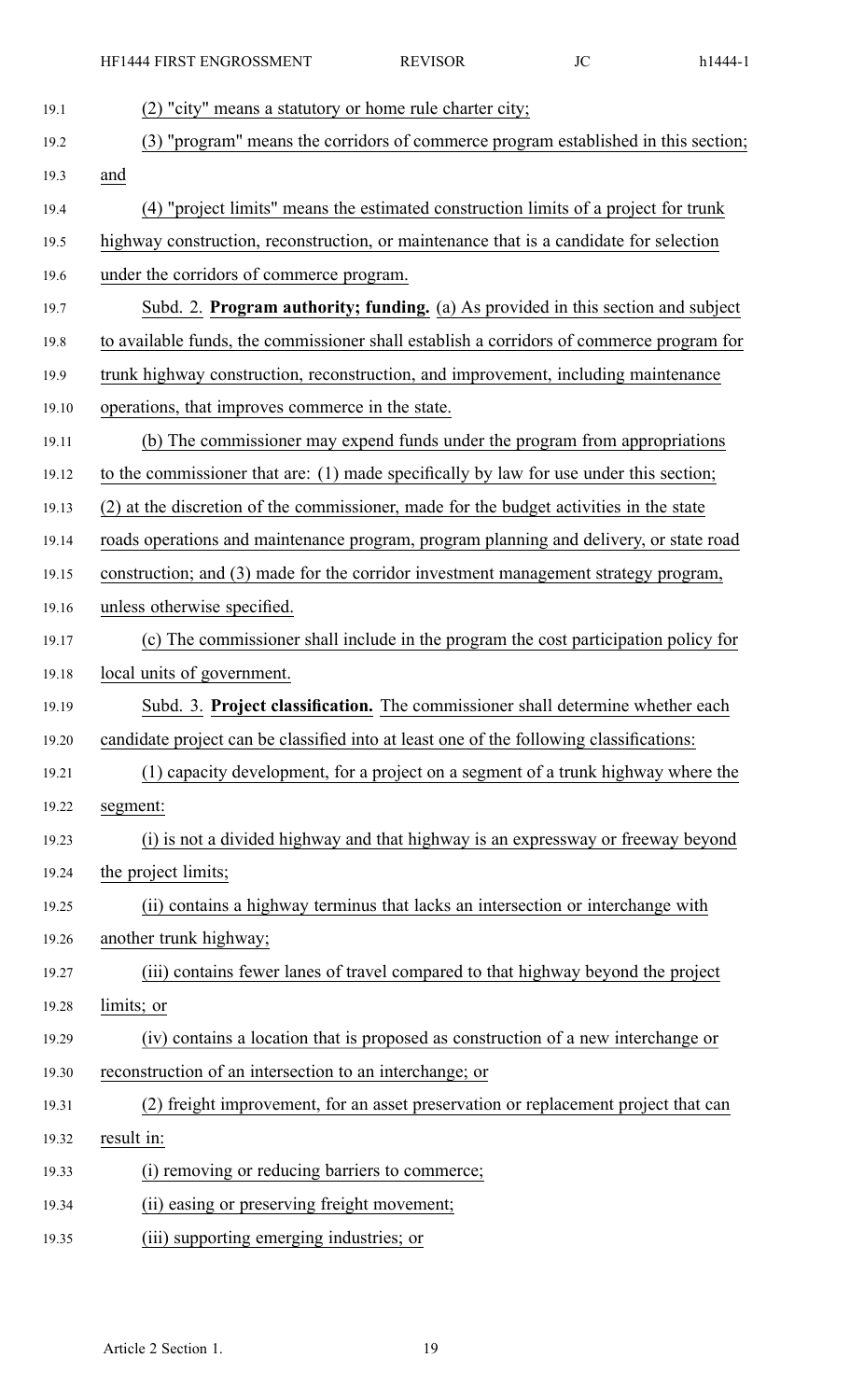| 20.1  | (iv) providing connections between the trunk highway system and other                         |
|-------|-----------------------------------------------------------------------------------------------|
| 20.2  | transportation modes for the movement of freight.                                             |
| 20.3  | Subd. 4. Project eligibility. (a) The commissioner shall establish eligibility                |
| 20.4  | requirements for projects that can be funded under the program. Eligibility must include:     |
| 20.5  | (1) consistency with the statewide multimodal transportation plan under section               |
| 20.6  | 174.03;                                                                                       |
| 20.7  | (2) location of the project on an interregional corridor, for a project located outside       |
| 20.8  | of the Department of Transportation metropolitan district;                                    |
| 20.9  | (3) placement into at least one project classification under subdivision $3$ ;                |
| 20.10 | (4) a maximum length of time, as determined by the commissioner, until                        |
| 20.11 | commencement of construction work on the project; and                                         |
| 20.12 | (5) for each type of project classification under subdivision 3, a maximum allowable          |
| 20.13 | amount for the total project cost estimate, as determined by the commissioner with            |
| 20.14 | available data.                                                                               |
| 20.15 | (b) A project involving construction that is already programmed in the state                  |
| 20.16 | transportation improvement program is not eligible for funding under the program. This        |
| 20.17 | paragraph does not apply to a project that is programmed as result of selection under         |
| 20.18 | this section.                                                                                 |
| 20.19 | (c) A project may be, but is not required to be, identified in the 20-year state highway      |
| 20.20 | capital investment plan under section 174.03.                                                 |
| 20.21 | Subd. 5. Project selection process; criteria. (a) The commissioner shall establish a          |
| 20.22 | process for identification, evaluation, and selection of projects under the program.          |
| 20.23 | (b) As part of the project selection process, the commissioner shall annually accept          |
| 20.24 | recommendations on candidate projects from area transportation partnerships and other         |
| 20.25 | interested stakeholders in each Department of Transportation district. For each candidate     |
| 20.26 | project identified under this paragraph, the commissioner shall determine the project's       |
| 20.27 | eligibility, classify the project, and, if appropriate, evaluate the project for the program. |
| 20.28 | (c) Project evaluation and prioritization must be performed on the basis of objective         |
| 20.29 | criteria, which must include:                                                                 |
| 20.30 | (1) a return on investment measure that provides for comparison across eligible               |
| 20.31 | projects;                                                                                     |
| 20.32 | (2) measurable impacts on commerce and economic competitiveness;                              |
| 20.33 | (3) efficiency in the movement of freight, including but not limited to:                      |
| 20.34 | (i) measures of annual average daily traffic and commercial vehicle miles traveled,           |
| 20.35 | which may include data near the project location on that trunk highway or on connecting       |
| 20.36 | trunk and local highways; and                                                                 |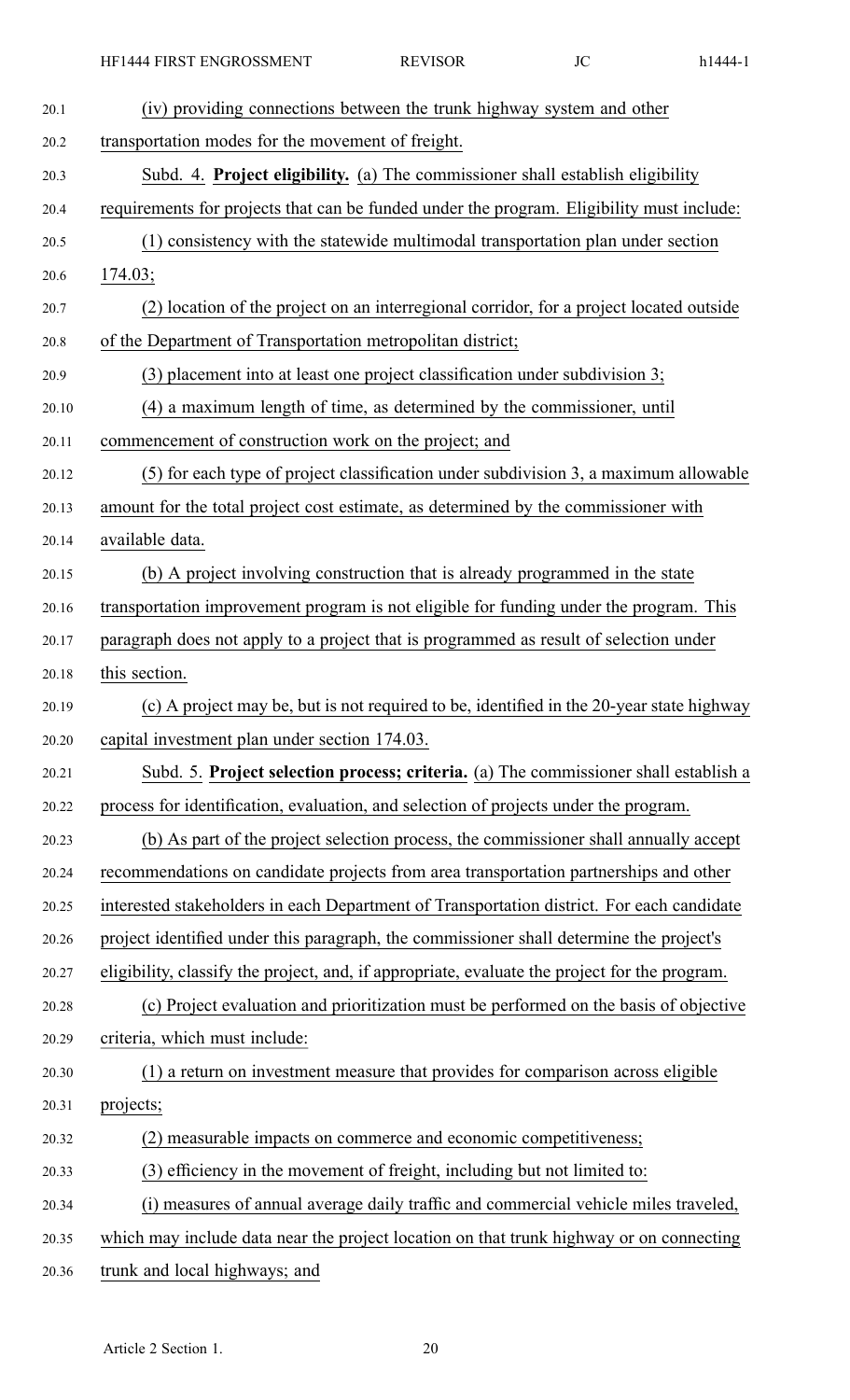| 21.1  | (ii) measures of congestion or travel time reliability, which may be within or near           |
|-------|-----------------------------------------------------------------------------------------------|
| 21.2  | the project limits, or both;                                                                  |
| 21.3  | (4) improvements to traffic safety;                                                           |
| 21.4  | (5) connections to regional trade centers, local highway systems, and other                   |
| 21.5  | transportation modes;                                                                         |
| 21.6  | (6) the extent to which the project addresses multiple transportation system policy           |
| 21.7  | objectives and principles; and                                                                |
| 21.8  | (7) support and consensus for the project among members of the surrounding                    |
| 21.9  | community.                                                                                    |
| 21.10 | (d) As part of the project selection process, the commissioner may divide funding             |
| 21.11 | to be separately available among projects within each classification under subdivision 3      |
| 21.12 | and may apply separate or modified criteria among those projects falling within each          |
| 21.13 | classification.                                                                               |
| 21.14 | Subd. 6. Funding allocations; operations and maintenance. In identifying the                  |
| 21.15 | amount of funding allocated to a project under the program, the commissioner may              |
| 21.16 | include allocations of funds for operations and maintenance resulting from that project       |
| 21.17 | that are assigned in future years following completion of the project, subject to available   |
| 21.18 | funds for the program in those years from eligible sources.                                   |
| 21.19 | Subd. 7. Legislative report; evaluation. (a) By January 15, 2014, and annually                |
| 21.20 | by November 1 starting in 2015, the commissioner shall electronically submit a report         |
| 21.21 | on the corridors of commerce program to the chairs and ranking minority members of            |
| 21.22 | the legislative committees with jurisdiction over transportation policy and finance. At a     |
| 21.23 | minimum, the report must include:                                                             |
| 21.24 | (1) a summary of program implementation, including a review of the project                    |
| 21.25 | selection process, eligibility and criteria, funds expended in the previous selection cycle,  |
| 21.26 | and total funds expended since program inception;                                             |
| 21.27 | (2) a listing of projects funded under the program in the previous selection cycle,           |
| 21.28 | including: (i) project classification; (ii) a breakdown of project costs and funding sources; |
| 21.29 | (iii) any future operating costs assigned under subdivision 6; and (iv) a brief description   |
| 21.30 | that is comprehensible to a lay audience;                                                     |
| 21.31 | (3) a listing of candidate project recommendations required under subdivision 5,              |
| 21.32 | paragraph (b), including project classification and disposition in the selection process;     |
| 21.33 | (4) financial analysis of unfunded candidate projects; and                                    |
| 21.34 | (5) any recommendations for changes to statutory requirements of the program.                 |
| 21.35 | (b) Starting in 2017 and in every odd-numbered year thereafter, the commissioner              |
| 21.36 | shall incorporate into the report the results of an independent evaluation of impacts and     |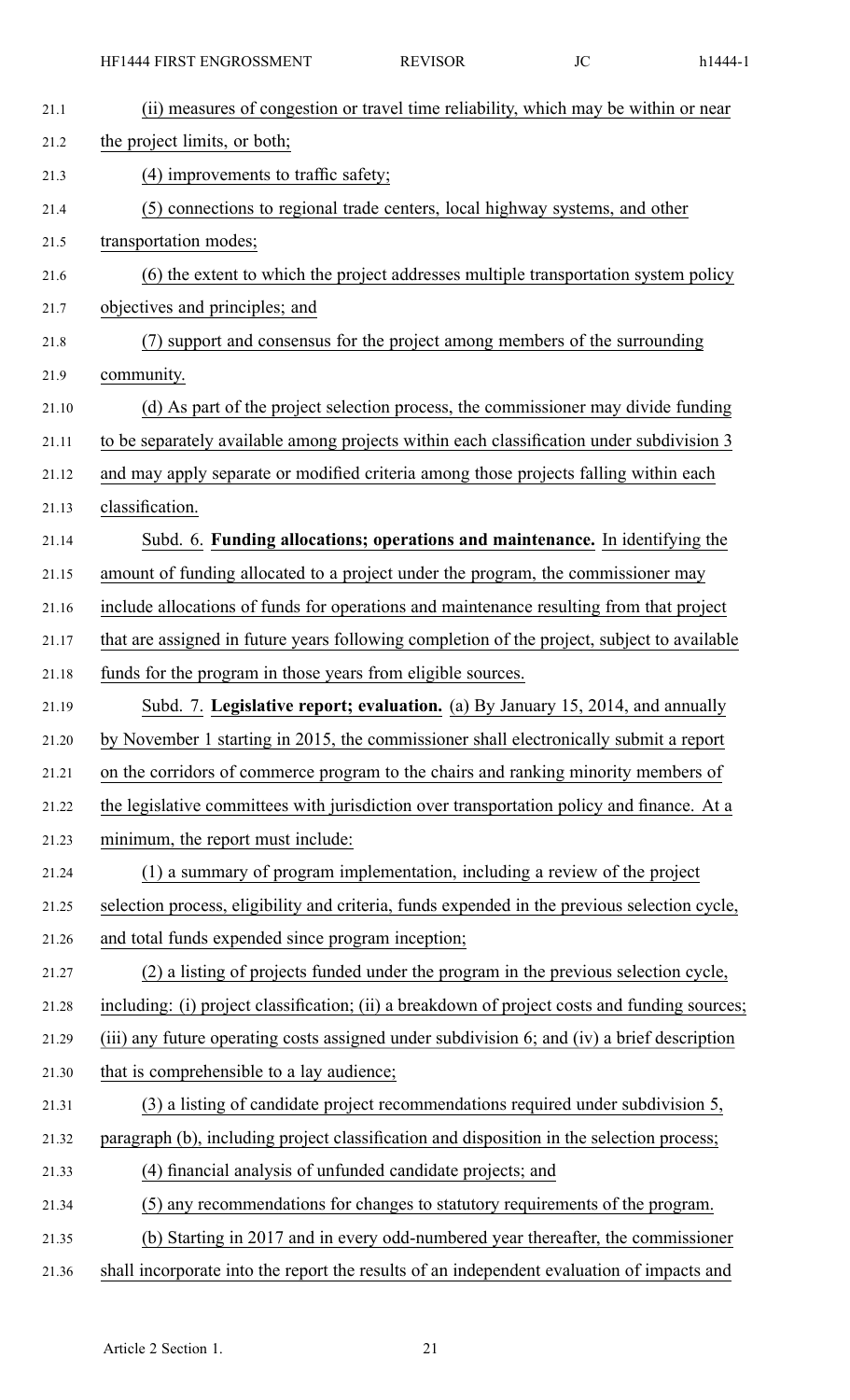22.1 effectiveness of the program. The evaluation must be performed by agency staff or <sup>a</sup>

22.2 consultant. The individual or individuals performing the evaluation must have experience

- 22.3 in program evaluation, but must not be regularly involved in the program's implementation.
	-

22.4 **EFFECTIVE DATE.** This section is effective the day following final enactment.

22.5 Sec. 2. Minnesota Statutes 2012, section 161.20, subdivision 3, is amended to read: 22.6 Subd. 3. **Trunk highway fund appropriations.** The commissioner may expend 22.7 trunk highway funds only for trunk highway purposes. Payment of expenses related 22.8 to Bureau of Criminal Apprehension laboratory, Explore Minnesota Tourism kiosks, 22.9 Minnesota Safety Council, tort claims, driver education programs, Emergency Medical 22.10 Services Board, Mississippi River Parkway Commission, payments to MN.IT Services in 22.11 excess of actual costs incurred for trunk highway purposes, and personnel costs incurred 22.12 on behalf of the Governor's Office do not further <sup>a</sup> highway purpose and do not aid in the 22.13 construction, improvement, or maintenance of the highway system.

22.14 Sec. 3. Minnesota Statutes 2012, section 161.44, is amended by adding <sup>a</sup> subdivision 22.15 to read:

22.16 Subd. 12. **Periodic review; appropriation.** (a) The commissioner shall examine 22.17 all real property owned by the state and under the custodial control of the department 22.18 to identify whether any may be (1) no longer needed, and (2) suitable for sale or some 22.19 other means of disposal. 22.20 (b) From the proceeds of the sale of land under this subdivision, there is annually

- 22.21 appropriated from the trunk highway fund to the commissioner an amount sufficient to 22.22 carry out the requirements of this subdivision and related activities under this section and 22.23 sections 117.135, 117.226, 161.16, 161.23, 161.43, 161.431, 161.433, 161.442, and 272.68. 22.24 (c) The commissioner shall repor<sup>t</sup> the findings under paragraph (a), and on revenues 22.25 and expenditures under this subdivision, to the legislative committees with jurisdiction 22.26 over transportation policy and finance by March 1, 2015, and March 1, 2017. The repor<sup>t</sup> 22.27 may be submitted electronically.
- 22.28 Sec. 4. Minnesota Statutes 2012, section 163.051, is amended to read:

22.29 **163.051 METROPOLITAN COUNTY WHEELAGE TAX.**

22.30 Subdivision 1. **Tax authorized.** (a) Except as provided in paragraph (b) (c), the 22.31 board of commissioners of each metropolitan county is authorized to levy by resolution a 22.32 wheelage tax of \$5 for the year 1972 and each subsequent year thereafter by resolution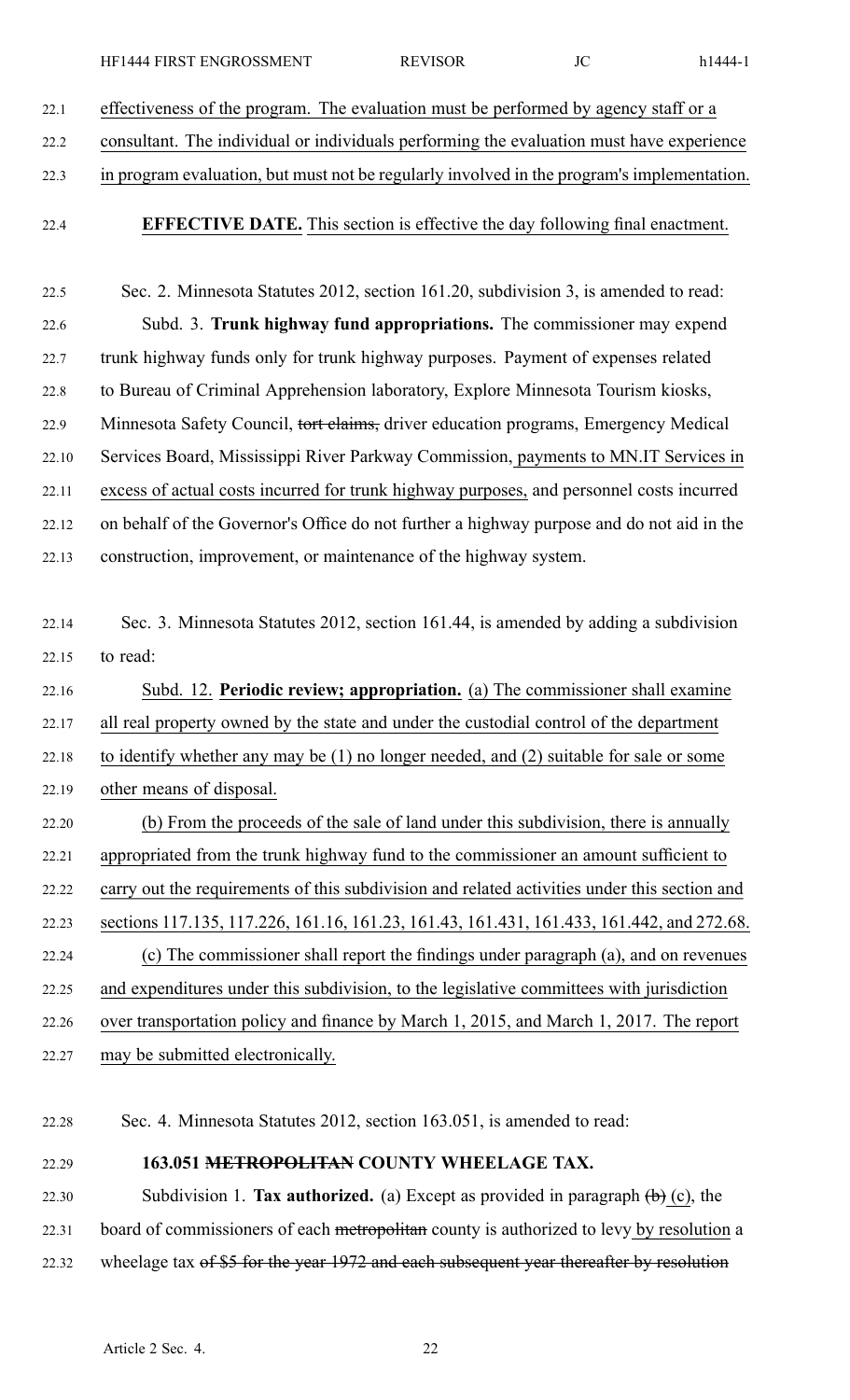23.1 at the rate specified in paragraph (b), on each motor vehicle that is kept in such county 23.2 when not in operation and that is subject to annual registration and taxation under chapter 23.3 168. The board may provide by resolution for collection of the wheelage tax by county 23.4 officials or it may reques<sup>t</sup> that the tax be collected by the state registrar of motor vehicles, 23.5 and. The state registrar of motor vehicles shall collect such tax on behalf of the county if 23.6 requested, as provided in subdivision 2. 23.7 (b) The wheelage tax under this section is at the rate of: 23.8 (1) from January 1, 2014, through December 31, 2017, \$10 per year for each county 23.9 that authorizes the tax; and 23.10 (2) on and after January 1, 2018, up to \$20 per year, in any increment of <sup>a</sup> whole 23.11 dollar, as specified by each county that authorizes the tax. 23.12 (c) The following vehicles are exemp<sup>t</sup> from the wheelage tax: 23.13 (1) motorcycles, as defined in section 169.011, subdivision 44; 23.14 (2) motorized bicycles, as defined in section 169.011, subdivision 45; and 23.15 (3) electric-assisted bicycles, as defined in section  $169.011$ , subdivision  $27$ ; and 23.16  $(4)$  (3) motorized foot scooters, as defined in section 169.011, subdivision 46. 23.17 (d) For any county that authorized the tax prior to the effective date of this section, 23.18 the wheelage tax continues at the rate provided under paragraph (b). 23.19 Subd. 2. **Collection by registrar of motor vehicles.** The wheelage tax levied by 23.20 any metropolitan county, if made collectible by the state registrar of motor vehicles, 23.21 shall be certified by the county auditor to the registrar not later than August 1 in the year 23.22 before the calendar year or years for which the tax is levied, and the registrar shall collect 23.23 such tax with the motor vehicle taxes on the affected vehicles for such year or years. 23.24 Every owner and every operator of such <sup>a</sup> motor vehicle shall furnish to the registrar all 23.25 information requested by the registrar. No state motor vehicle tax on any such motor 23.26 vehicle for any such year shall be received or deemed paid unless the applicable wheelage 23.27 tax is paid therewith. The proceeds of the wheelage tax levied by any metropolitan county, 23.28 less any amount retained by the registrar to pay costs of collection of the wheelage tax, 23.29 shall be paid to the commissioner of management and budget and deposited in the state 23.30 treasury to the credit of the county wheelage tax fund of each metropolitan county. 23.31 Subd. 2a. **Tax proceeds deposited; costs of collection; appropriation.** 23.32 Notwithstanding the provisions of any other law, the state registrar of motor vehicles shall 23.33 deposit the proceeds of the wheelage tax imposed by subdivision 2, to the credit of the

23.34 county wheelage tax fund account of each metropolitan county. The amount necessary to 23.35 pay the costs of collection of said tax is appropriated from the county wheelage tax fund 23.36 account of each metropolitan county to the state registrar of motor vehicles.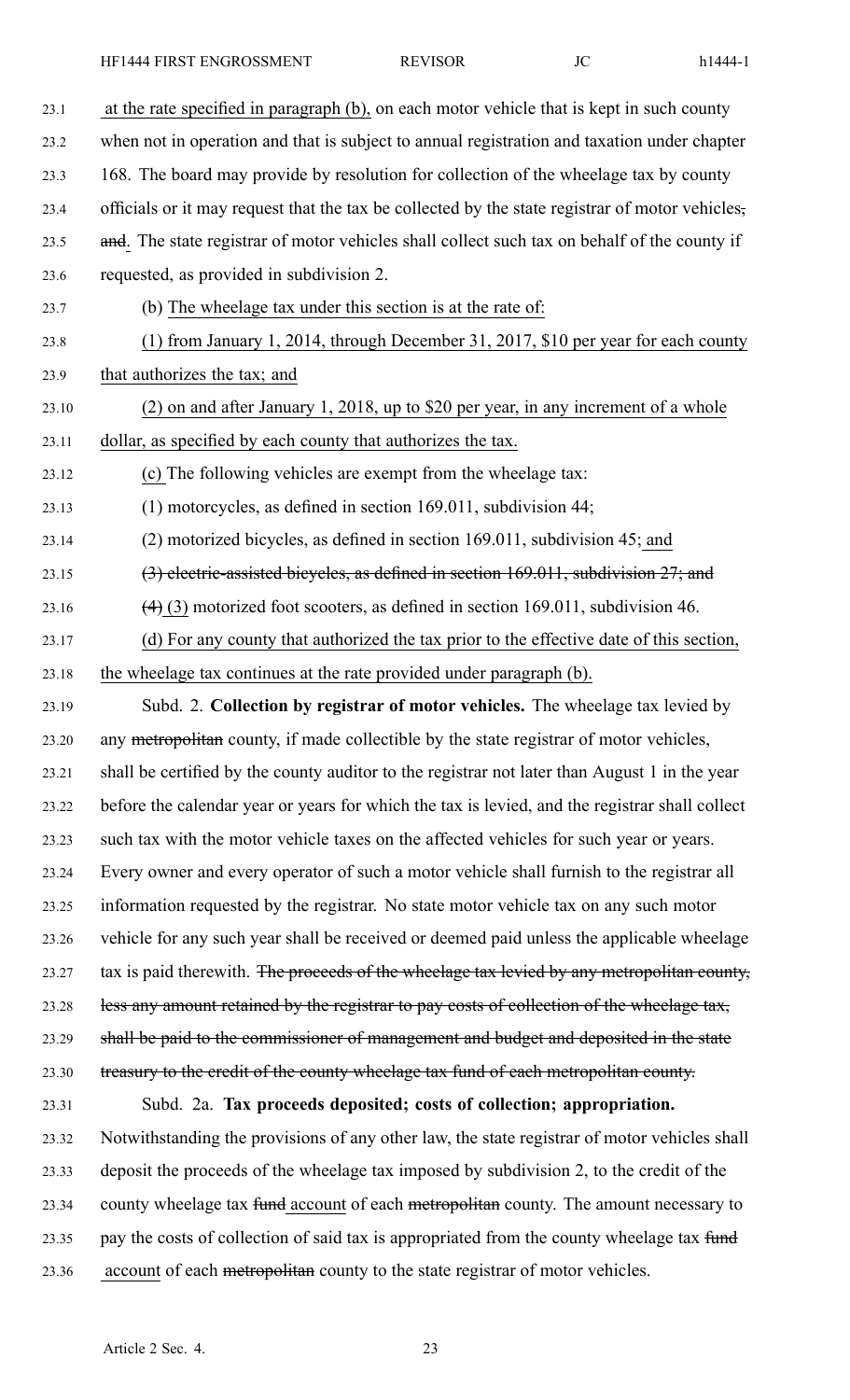24.1 Subd. 3. **Distribution to metropolitan county; appropriation.** On or before 24.2 April 1 in 1972 and each subsequent year, the commissioner of management and budget 24.3 On <sup>a</sup> monthly basis, the registrar of motor vehicles shall issue <sup>a</sup> warrant in favor of the 24.4 treasurer of each metropolitan county for which the registrar has collected a wheelage tax 24.5 in the amount of such tax then on hand in the county wheelage tax fund account. There 24.6 is hereby appropriated from the county wheelage tax fund account each year, to each 24.7 metropolitan county entitled to payments authorized by this section, sufficient moneys 24.8 to make such payments.

24.9 Subd. 4. **Use of tax.** The treasurer of each metropolitan county receiving moneys 24.10 payments under subdivision 3 shall deposit such moneys payments in the county road and 24.11 bridge fund. The moneys shall be used for purposes authorized by law which are highway 24.12 purposes within the meaning of the Minnesota Constitution, article 14.

24.13 Subd. 6. **Metropolitan county defined.** "Metropolitan county" means any of the 24.14 counties of Anoka, Carver, Dakota, Hennepin, Ramsey, Scott, and Washington.

24.15 Subd. 7. **Offenses; penalties; application of other laws.** (a) Any owner or operator 24.16 of a motor vehicle who shall willfully give gives any false information relative to the tax 24.17 herein authorized by this section to the registrar of motor vehicles or any metropolitan 24.18 county, or who shall willfully fail or refuse fails or refuses to furnish any such information, 24.19 shall be is guilty of a misdemeanor.

24.20 (b) Except as otherwise herein provided in this section, the collection and paymen<sup>t</sup> 24.21 of a wheelage tax and all matters relating thereto shall be are subject to all provisions of 24.22 law relating to collection and paymen<sup>t</sup> of motor vehicle taxes so far as applicable.

24.23 **EFFECTIVE DATE.** This section is effective the day following final enactment 24.24 and applies to <sup>a</sup> registration period under Minnesota Statutes, chapter 168, starting on 24.25 or after January 1, 2014.

24.26 Sec. 5. Minnesota Statutes 2012, section 168A.01, subdivision 6a, is amended to read: 24.27 Subd. 6a. **High-value vehicle.** "High-value vehicle" means <sup>a</sup> vehicle that had an 24.28 actual cash value in excess of \$5,000 \$9,000 before being damaged, or a vehicle with a 24.29 manufacturer's rating of over 26,000 pounds gross vehicle weight that is not <sup>a</sup> late-model 24.30 vehicle.

24.31 Sec. 6. Minnesota Statutes 2012, section 171.05, subdivision 2, is amended to read: 24.32 Subd. 2. **Person less than 18 years of age.** (a) Notwithstanding any provision 24.33 in subdivision 1 to the contrary, the department may issue an instruction permit to an 24.34 applicant who is 15, 16, or 17 years of age and who: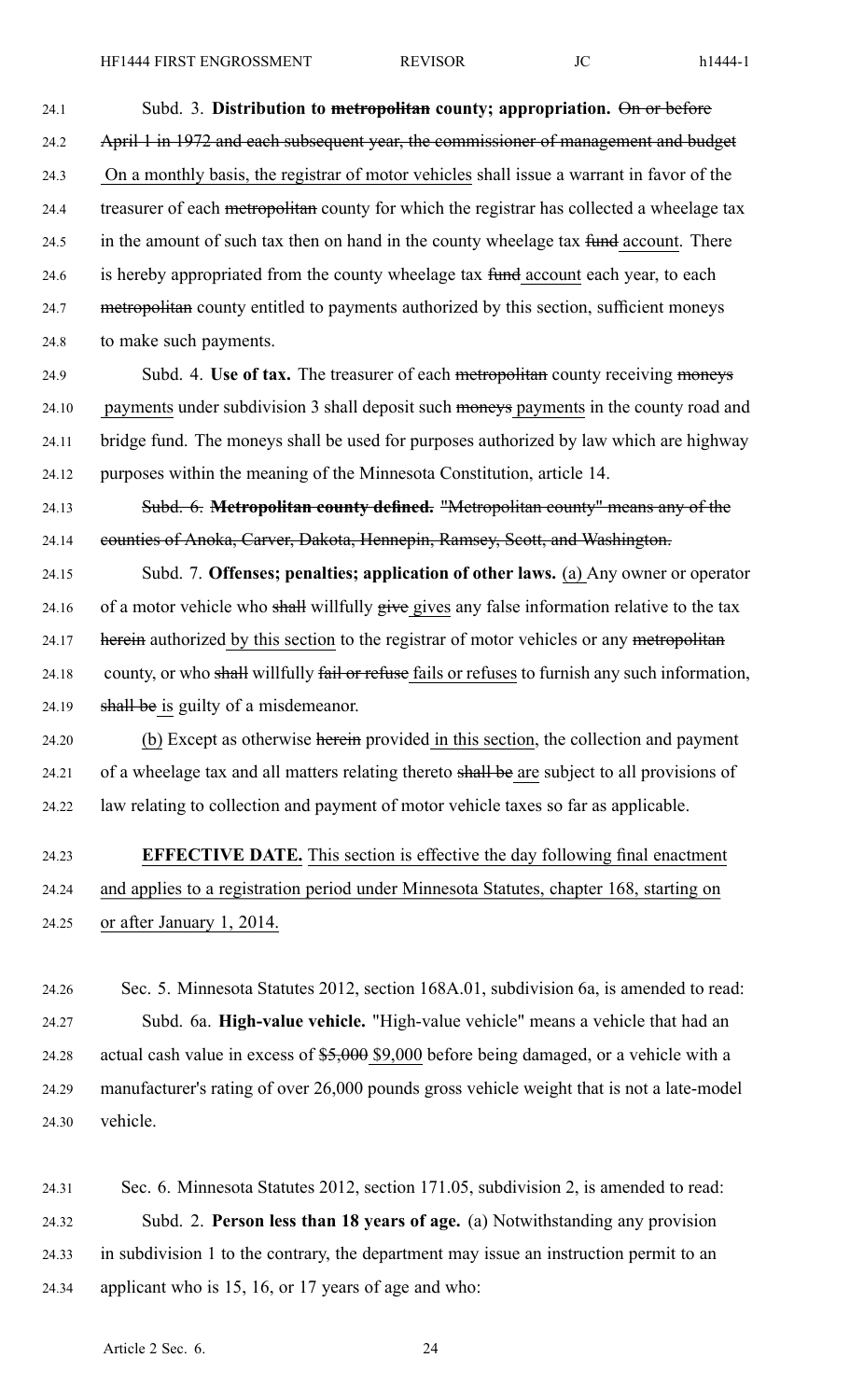25.1 (1) has completed <sup>a</sup> course of driver education in another state, has <sup>a</sup> previously 25.2 issued valid license from another state, or is enrolled in either:

25.3 (i) <sup>a</sup> public, private, or commercial driver education program that is approved by 25.4 the commissioner of public safety and that includes classroom and behind-the-wheel 25.5 training; or

25.6 (ii) an approved behind-the-wheel driver education program when the student is 25.7 receiving full-time instruction in <sup>a</sup> home school within the meaning of sections 120A.22 25.8 and 120A.24, the student is working toward <sup>a</sup> homeschool diploma, the student is taking 25.9 home-classroom driver training with classroom materials approved by the commissioner 25.10 of public safety, and the student's paren<sup>t</sup> has certified the student's homeschool and 25.11 home-classroom driver training status on the form approved by the commissioner;

25.12 (2) has completed the classroom phase of instruction in the driver education program 25.13 or has completed 15 hours of classroom instruction in <sup>a</sup> program that presents classroom 25.14 and behind-the-wheel instruction concurrently;

25.15 (3) has passed <sup>a</sup> test of the applicant's eyesight;

25.16 (4) has passed <sup>a</sup> department-administered test of the applicant's knowledge of traffic 25.17 laws;

25.18 (5) has completed the required application, which must be approved by (i) either 25.19 paren<sup>t</sup> when both reside in the same household as the minor applicant or, if otherwise, 25.20 then (ii) the paren<sup>t</sup> or spouse of the paren<sup>t</sup> having custody or, in the event there is no 25.21 court order for custody, then (iii) the paren<sup>t</sup> or spouse of the paren<sup>t</sup> with whom the minor 25.22 is living or, if items (i) to (iii) do not apply, then (iv) the guardian having custody of the 25.23 minor, (v) the foster paren<sup>t</sup> or the director of the transitional living program in which the 25.24 child resides or, in the event <sup>a</sup> person under the age of 18 has no living father, mother, 25.25 or guardian, or is married or otherwise legally emancipated, then (vi) the applicant's 25.26 adult spouse, adult close family member, or adult employer; provided, that the approval 25.27 required by this clause contains <sup>a</sup> verification of the age of the applicant and the identity of 25.28 the parent, guardian, adult spouse, adult close family member, or adult employer; and

25.29 (6) has paid the fee all fees required in section 171.06, subdivision 2.

25.30 (b) For the purposes of determining compliance with the certification of paragraph 25.31 (a), clause (1), item (ii), the commissioner may reques<sup>t</sup> verification of <sup>a</sup> student's 25.32 homeschool status from the superintendent of the school district in which the student 25.33 resides and the superintendent shall provide that verification.

25.34 (c) The instruction permit is valid for two years from the date of application and 25.35 may be renewed upon paymen<sup>t</sup> of <sup>a</sup> fee equal to the fee for issuance of an instruction 25.36 permit under section 171.06, subdivision 2.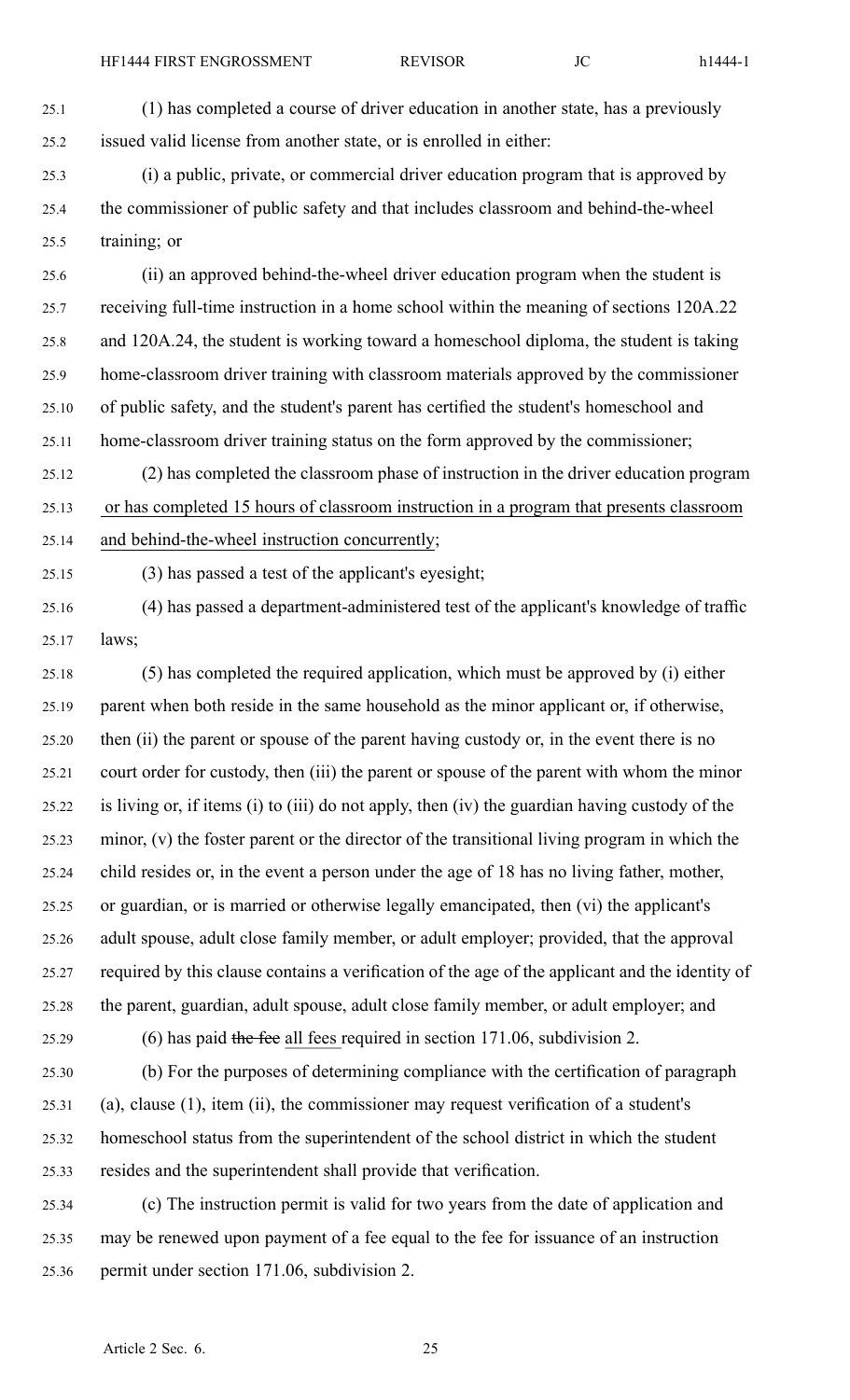26.1 **EFFECTIVE DATE.** This section is effective June 1, 2013.

26.2 Sec. 7. Minnesota Statutes 2012, section 171.05, is amended by adding <sup>a</sup> subdivision 26.3 to read:

# 26.4 Subd. 4. **Rulemaking.** The commissioner shall adopt rules to carry out the 26.5 provisions of subdivision 2.

26.6 **EFFECTIVE DATE.** This section is effective the day following final enactment.

26.7 Sec. 8. Minnesota Statutes 2012, section 171.061, subdivision 4, is amended to read: 26.8 Subd. 4. **Fee; equipment.** (a) The agen<sup>t</sup> may charge and retain <sup>a</sup> filing fee of \$5 \$8 26.9 for each application. Except as provided in paragraph (c), the fee shall cover all expenses 26.10 involved in receiving, accepting, or forwarding to the department the applications and 26.11 fees required under sections 171.02, subdivision 3; 171.06, subdivisions 2 and 2a; and 26.12 171.07, subdivisions 3 and 3a.

26.13 (b) The statutory fees and the filing fees imposed under paragraph (a) may be paid 26.14 by credit card or debit card. The driver's license agen<sup>t</sup> may collect <sup>a</sup> convenience fee on 26.15 the statutory fees and filing fees not greater than the cost of processing <sup>a</sup> credit card or 26.16 debit card transaction. The convenience fee must be used to pay the cost of processing 26.17 credit card and debit card transactions. The commissioner shall adopt rules to administer 26.18 this paragraph using the exemp<sup>t</sup> procedures of section 14.386, excep<sup>t</sup> that section 14.386, 26.19 paragraph (b), does not apply.

26.20 (c) The department shall maintain the photo identification equipment for all 26.21 agents appointed as of January 1, 2000. Upon the retirement, resignation, death, or 26.22 discontinuance of an existing agent, and if <sup>a</sup> new agen<sup>t</sup> is appointed in an existing office 26.23 pursuan<sup>t</sup> to Minnesota Rules, chapter 7404, and notwithstanding the above or Minnesota 26.24 Rules, par<sup>t</sup> 7404.0400, the department shall provide and maintain photo identification 26.25 equipment without additional cost to <sup>a</sup> newly appointed agen<sup>t</sup> in that office if the office 26.26 was provided the equipment by the department before January 1, 2000. All photo 26.27 identification equipment must be compatible with standards established by the department.

26.28 (d) A filing fee retained by the agen<sup>t</sup> employed by <sup>a</sup> county board must be paid into 26.29 the county treasury and credited to the general revenue fund of the county. An agen<sup>t</sup> who 26.30 is not an employee of the county shall retain the filing fee in lieu of county employment 26.31 or salary and is considered an independent contractor for pension purposes, coverage 26.32 under the Minnesota State Retirement System, or membership in the Public Employees 26.33 Retirement Association.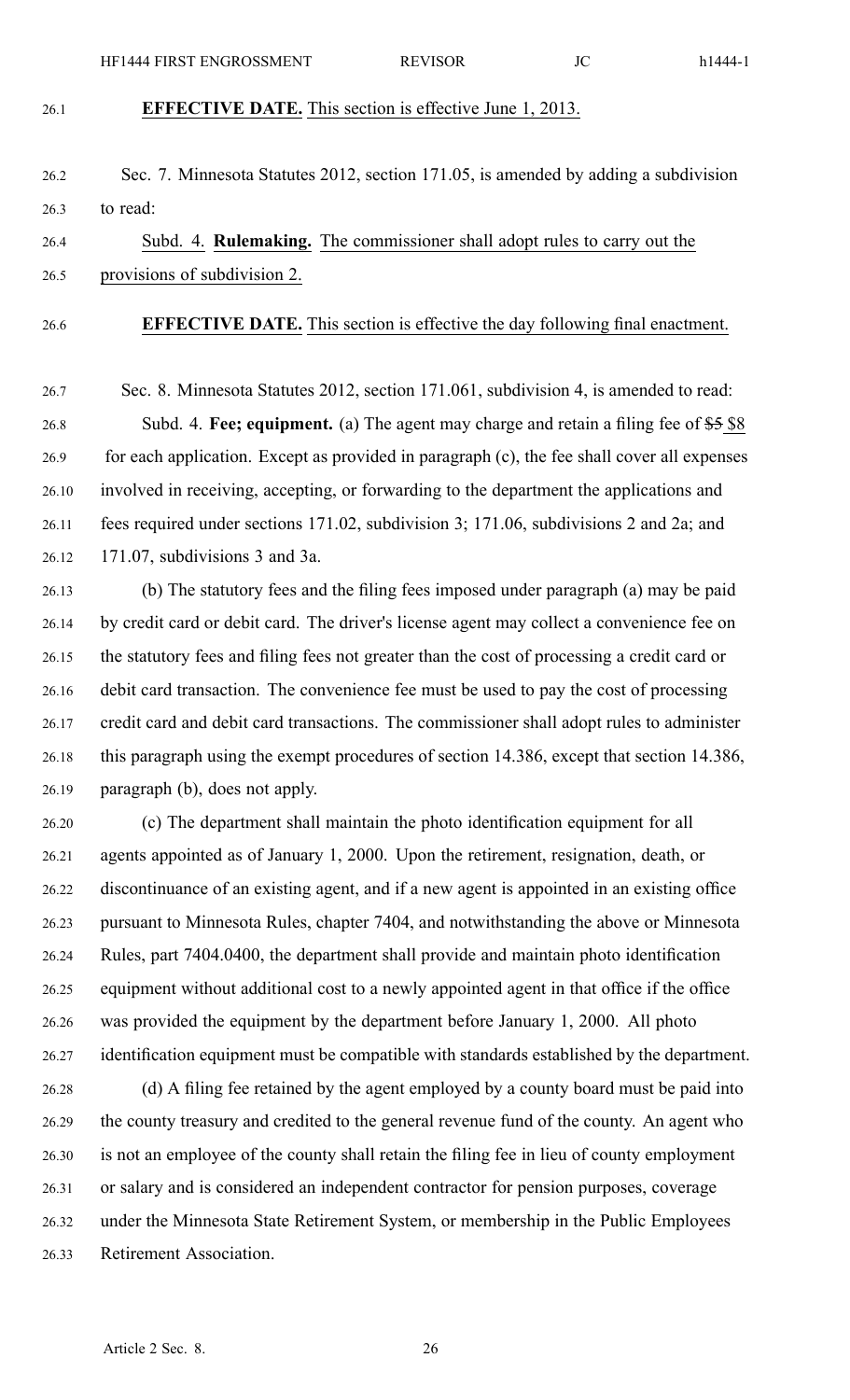HF1444 FIRST ENGROSSMENT REVISOR JC h1444-1 27.1 (e) Before the end of the first working day following the final day of the reporting 27.2 period established by the department, the agen<sup>t</sup> must forward to the department all 27.3 applications and fees collected during the reporting period excep<sup>t</sup> as provided in paragraph 27.4 (d). 27.5 **EFFECTIVE DATE.** This section is effective January 1, 2014. 27.6 Sec. 9. **[174.12] TRANSPORTATION ECONOMIC DEVELOPMENT** 27.7 **PROGRAM.** 27.8 Subdivision 1. **Program established.** (a) The commissioners of transportation and 27.9 employment and economic development shall develop and implement <sup>a</sup> transportation 27.10 economic development program as provided in this section that provides financial 27.11 assistance on <sup>a</sup> geographically balanced basis through competitive grants for projects in 27.12 all modes of transportation that provide measurable local, regional, or statewide economic 27.13 benefit. 27.14 (b) The commissioners of transportation and employment and economic 27.15 development may provide financial assistance for <sup>a</sup> transportation project at their 27.16 discretion, subject to the requirements of this section. 27.17 Subd. 2. **Transportation economic development accounts.** (a) A transportation 27.18 economic development account is established in the special revenue fund under the 27.19 budgetary jurisdiction of the legislative committees having jurisdiction over transportation 27.20 finance. Money in the account may be expended only as appropriated by law. The account 27.21 may not contain money transferred or otherwise provided from the trunk highway fund. 27.22 (b) A transportation economic development account is established in the trunk 27.23 highway fund. The account consists of funds donated, allotted, transferred, or otherwise 27.24 provided to the account.

27.25 Subd. 3. **Program administration.** In implementing the transportation economic 27.26 development program, the commissioners of transportation and employment and 27.27 economic development shall make reasonable efforts to (1) publicize each solicitation for 27.28 applications among all eligible recipients, and (2) provide technical and informational

27.29 assistance in creating and submitting applications.

27.30 Subd. 4. **Economic impact performance measures.** The commissioner of 27.31 employment and economic development shall develop economic impact performance 27.32 measures to analyze projects for which financial assistance under this section is being 27.33 applied for or has been previously provided.

27.34 Subd. 5. **Financial assistance; criteria.** The commissioners of transportation and 27.35 employment and economic development shall establish criteria for evaluating projects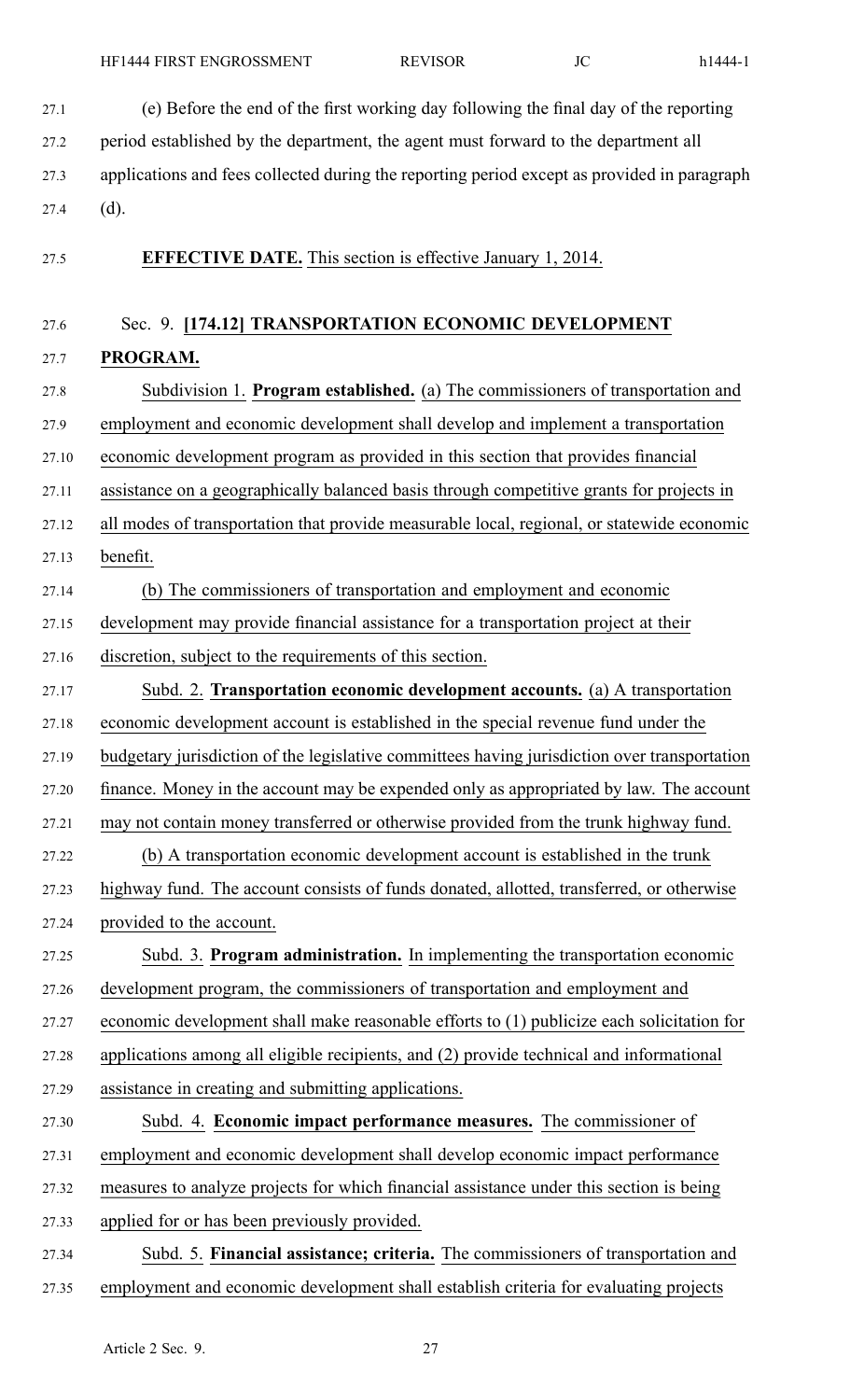| 28.1  | for financial assistance under this section. At a minimum, the criteria must provide an      |  |  |
|-------|----------------------------------------------------------------------------------------------|--|--|
| 28.2  | objective method to prioritize and select projects on the basis of:                          |  |  |
| 28.3  | (1) the extent to which the project provides measurable economic benefit;                    |  |  |
| 28.4  | (2) consistency with relevant state and local transportation plans;                          |  |  |
| 28.5  | (3) the availability and commitment of funding or in-kind assistance for the project         |  |  |
| 28.6  | from nonpublic sources;                                                                      |  |  |
| 28.7  | (4) the need for the project as part of the overall transportation system;                   |  |  |
| 28.8  | (5) the extent to which completion of the project will improve the movement of               |  |  |
| 28.9  | people and freight; and                                                                      |  |  |
| 28.10 | (6) geographic balance as required under subdivision 7, paragraph (b).                       |  |  |
| 28.11 | Subd. 6. Financial assistance; project evaluation process. (a) Following the                 |  |  |
| 28.12 | criteria established under subdivision 5, the commissioner of employment and economic        |  |  |
| 28.13 | development shall (1) evaluate proposed projects, and (2) certify those that may receive     |  |  |
| 28.14 | financial assistance.                                                                        |  |  |
| 28.15 | (b) As part of the project evaluation process, the commissioner of transportation            |  |  |
| 28.16 | shall certify that a project constitutes an eligible and appropriate transportation project. |  |  |
| 28.17 | Subd. 7. Financial assistance; awards. (a) The financial assistance awarded by the           |  |  |
| 28.18 | commissioners of transportation and employment and economic development may not              |  |  |
| 28.19 | exceed 70 percent of a project's total costs.                                                |  |  |
| 28.20 | (b) The commissioners of transportation and employment and economic development              |  |  |
| 28.21 | shall ensure that financial assistance is provided in a manner that is balanced throughout   |  |  |
| 28.22 | the state, including with respect to $(1)$ the number of projects receiving funding in a     |  |  |
| 28.23 | particular geographic location or region of the state, and (2) the total amount of financial |  |  |
| 28.24 | assistance provided for projects in a particular geographic location or region of the state. |  |  |
| 28.25 | Subd. 8. Legislative report. (a) By February 1 of each odd-numbered year, the                |  |  |
| 28.26 | commissioner of transportation, with assistance from the commissioner of employment          |  |  |
| 28.27 | and economic development, shall submit a report on the transportation economic               |  |  |
| 28.28 | development program to the chairs and ranking minority members of the legislative            |  |  |
| 28.29 | committees with jurisdiction over transportation policy and finance and economic             |  |  |
| 28.30 | development policy and finance.                                                              |  |  |
| 28.31 | (b) At a minimum, the report must:                                                           |  |  |
| 28.32 | (1) summarize the requirements and implementation of the transportation economic             |  |  |
| 28.33 | development program established in this section;                                             |  |  |
| 28.34 | (2) review the criteria and economic impact performance measures used for                    |  |  |
| 28.35 | evaluation, prioritization, and selection of projects;                                       |  |  |
|       |                                                                                              |  |  |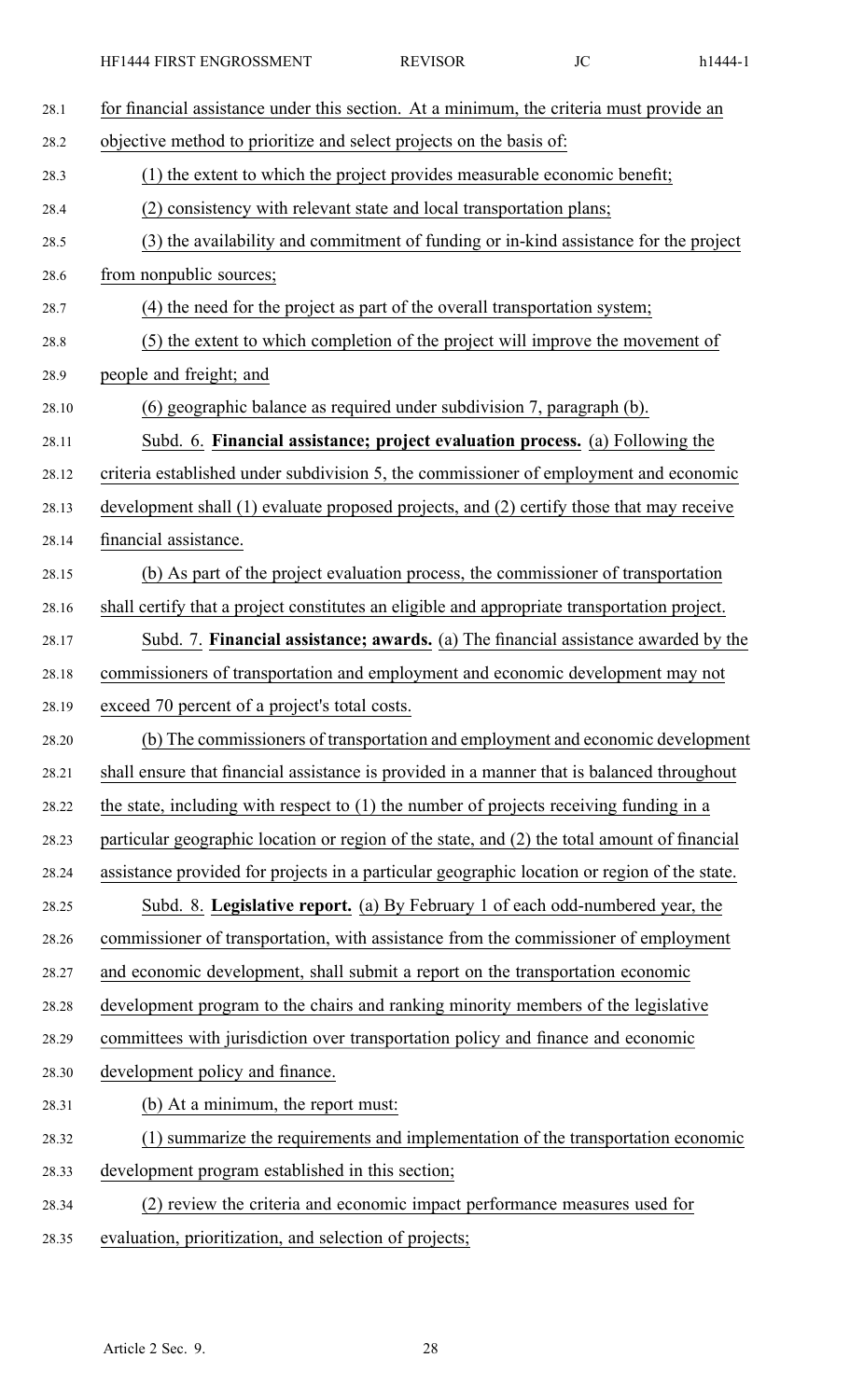| 29.1  | (3) provide a brief overview of each project that received financial assistance under              |
|-------|----------------------------------------------------------------------------------------------------|
| 29.2  | the program, which must at a minimum identify:                                                     |
| 29.3  | (i) basic project characteristics, such as funding recipient, geographic location,                 |
| 29.4  | and type of transportation modes served;                                                           |
| 29.5  | (ii) sources and respective amounts of project funding; and                                        |
| 29.6  | (iii) the degree of economic benefit anticipated or observed, following the economic               |
| 29.7  | impact performance measures established under subdivision 4;                                       |
| 29.8  | (4) identify the allocation of funds, including but not limited to a breakdown of total            |
| 29.9  | project funds by transportation mode, the amount expended for administrative costs, and            |
| 29.10 | the amount transferred to the transportation economic development assistance account;              |
| 29.11 | (5) evaluate the overall economic impact of the program consistent with the                        |
| 29.12 | accountability measurement requirements under section 116J.997; and                                |
| 29.13 | (6) provide recommendations for any legislative changes related to the program.                    |
|       |                                                                                                    |
| 29.14 | Sec. 10. Minnesota Statutes 2012, section 174.40, is amended by adding a subdivision               |
| 29.15 | to read:                                                                                           |
| 29.16 | Subd. 7a. Related non-infrastructure activities. (a) The commissioner may not                      |
| 29.17 | expend an appropriation from the bond proceeds fund, or provide financial assistance from          |
| 29.18 | an appropriation from the bond proceeds fund, for the purposes specified in this subdivision.      |
| 29.19 | (b) Subject to appropriations made specifically for the purposes of this subdivision,              |
| 29.20 | the commissioner may expend funds for non-infrastructure activities to encourage walking           |
| 29.21 | and bicycling to school, including:                                                                |
| 29.22 | (1) planning activities;                                                                           |
| 29.23 | (2) public awareness campaigns and outreach to press and community leaders;                        |
| 29.24 | (3) traffic education and enforcement in the vicinity of schools;                                  |
| 29.25 | (4) student sessions on bicycle and pedestrian safety, health, and the environment; and            |
| 29.26 | (5) financial assistance for training, volunteers, and managers of safe routes to                  |
| 29.27 | school programs.                                                                                   |
|       |                                                                                                    |
| 29.28 | Sec. 11. [174.42] TRANSPORTATION ALTERNATIVES PROJECTS.                                            |
| 29.29 | Subdivision 1. Definition. For purposes of this section, "transportation alternatives"             |
| 29.30 | means those projects identified in the state transportation improvement program having             |
| 29.31 | (1) a program category of bike trail, enhancement, or recreational trail; (2) any program          |
| 29.32 | category that is substantially similar to a category identified in clause $(1)$ ; or $(3)$ a route |
| 29.33 | system category of ped/bike.                                                                       |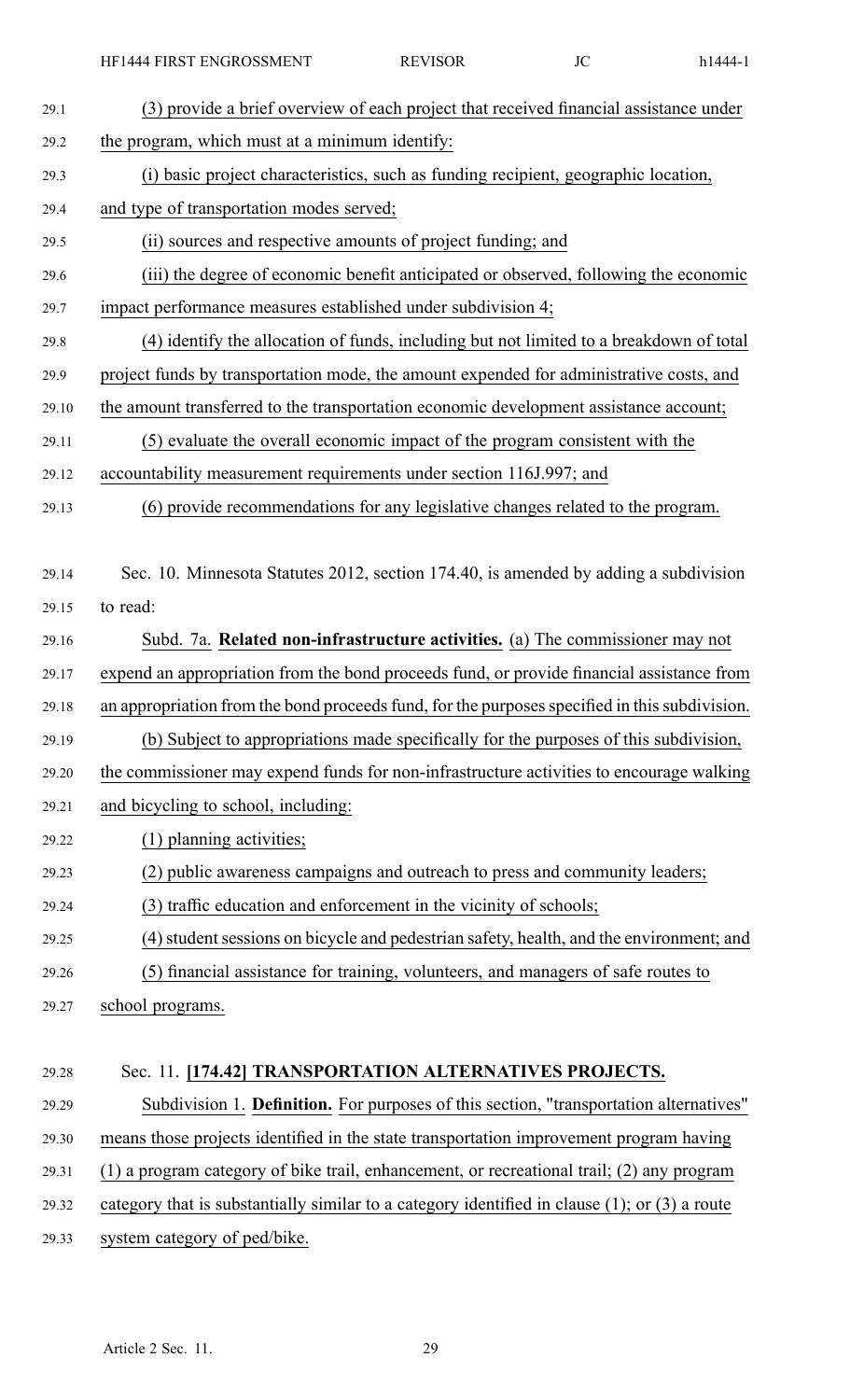- 30.1 Subd. 2. **Funding requirement.** In each federal fiscal year, the commissioner 30.2 shall obtain <sup>a</sup> total amount in federal authorizations for reimbursement on transportation 30.3 alternatives projects that is equal to or greater than the annual average of federal 30.4 authorizations on transportation alternatives projects calculated over the preceding four
- 30.5 federal fiscal years.

30.6 Sec. 12. Minnesota Statutes 2012, section 219.1651, is amended to read:

30.7 **219.1651 GRADE CROSSING SAFETY ACCOUNT.**

30.8 A Minnesota grade crossing safety account is created in the special revenue fund, 30.9 consisting of money credited to the account by law. Money in the account is appropriated 30.10 to the commissioner of transportation for rail-highway grade crossing safety projects 30.11 on public streets and highways, including engineering costs. At the discretion of the 30.12 commissioner of transportation, money in the account at the end of each fiscal year cancels 30.13 biennium may cancel to the trunk highway fund.

30.14 Sec. 13. Minnesota Statutes 2012, section 297A.993, subdivision 1, is amended to read: 30.15 Subdivision 1. **Authorization; rates.** Notwithstanding section 297A.99, 30.16 subdivisions 1, 2, 3, 5, and 13, or 477A.016, or any other law, the board of <sup>a</sup> county outside 30.17 the metropolitan transportation area, as defined under section 297A.992, subdivision 1, or 30.18 more than one county outside the metropolitan transportation area acting under <sup>a</sup> joint 30.19 powers agreement, may by resolution of the county board, or each of the county boards, 30.20 following <sup>a</sup> public hearing impose (1) <sup>a</sup> transportation sales tax at <sup>a</sup> rate of up to one-half 30.21 of one percen<sup>t</sup> on retail sales and uses taxable under this chapter, and (2) an excise tax 30.22 of \$20 per motor vehicle, as defined in section 297B.01, subdivision 11, purchased or 30.23 acquired from any person engaged in the business of selling motor vehicles at retail, 30.24 occurring within the jurisdiction of the taxing authority. The taxes imposed under this 30.25 section are subject to approval by a majority of the voters in each of the counties affected 30.26 at <sup>a</sup> general election who vote on the question to impose the taxes.

30.27 **EFFECTIVE DATE.** This section is effective the day following final enactment.

30.28 Sec. 14. Minnesota Statutes 2012, section 297A.993, subdivision 2, is amended to read: 30.29 Subd. 2. **Allocation; termination.** The proceeds of the taxes must be dedicated 30.30 exclusively to: (1) paymen<sup>t</sup> of the capital cost of <sup>a</sup> specific transportation project or 30.31 improvement; (2) payments of the costs, which may include both capital and operating 30.32 costs, of <sup>a</sup> specific transit project or improvement; or (3) paymen<sup>t</sup> of transit operating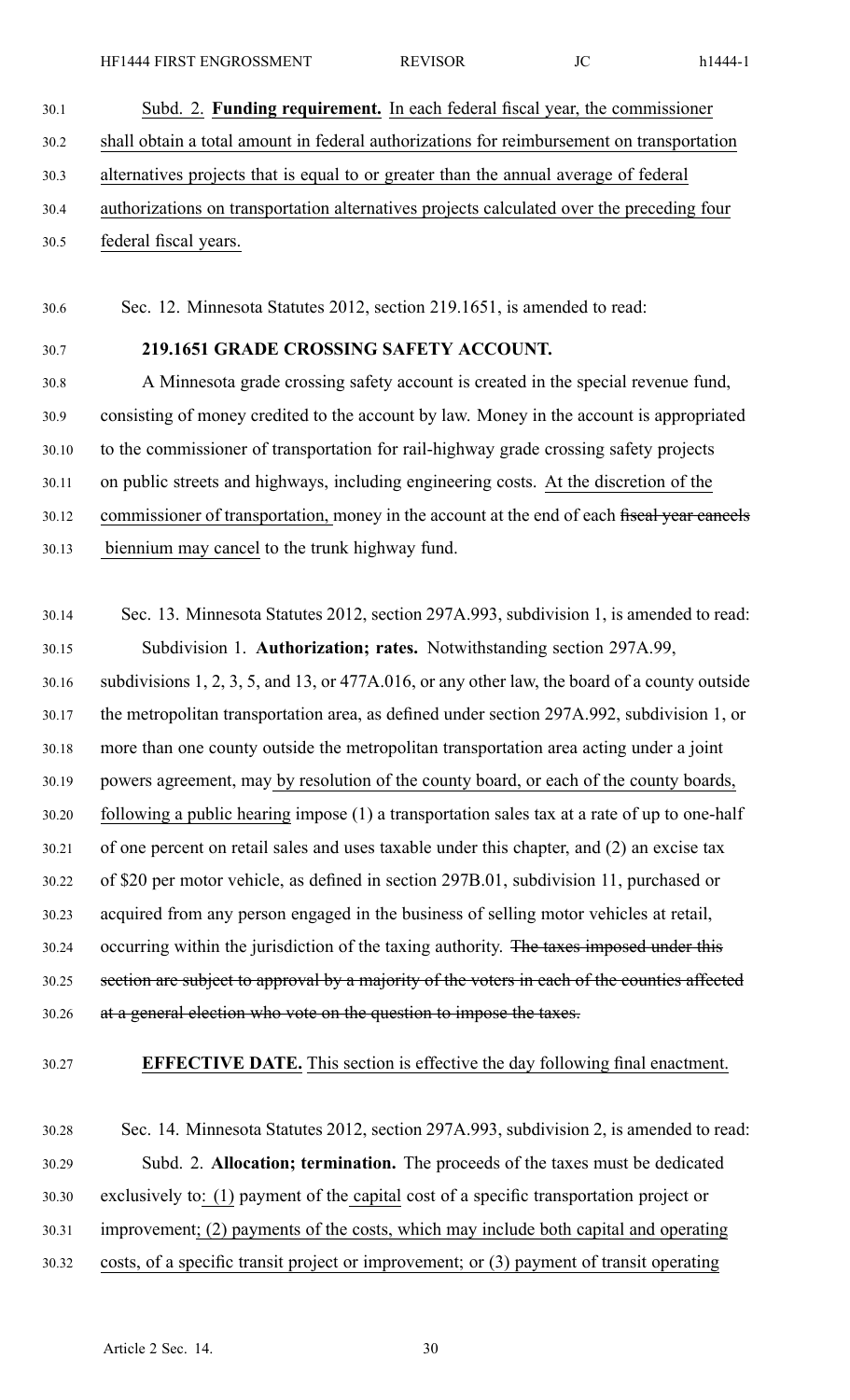31.1 costs. The transportation project or improvement must be designated by the board of the 31.2 county, or more than one county acting under <sup>a</sup> joint powers agreement. Except for taxes 31.3 for operating costs of <sup>a</sup> transit project or improvement, or for transit operations, the taxes 31.4 must terminate after the project or improvement has been completed when revenues 31.5 raised are sufficient to finance the project.

### 31.6 **EFFECTIVE DATE.** This section is effective the day following final enactment.

31.7 Sec. 15. Minnesota Statutes 2012, section 299E.01, subdivision 2, is amended to read: 31.8 Subd. 2. **Responsibilities.** (a) The division shall be responsible and shall utilize 31.9 state employees for security and public information services in state-owned buildings and 31.10 state leased-to-own buildings in the Capitol area, as described in section 15B.02;. It shall 31.11 provide such personnel as are required by the circumstances to insure the orderly conduct 31.12 of state business and the convenience of the public. 31.13 (b) As par<sup>t</sup> of the division permanen<sup>t</sup> staff, the director must establish the position of 31.14 emergency manager that includes, at <sup>a</sup> minimum, the following duties: 31.15 (1) oversight of the consolidation, development, and maintenance of plans and 31.16 procedures that provide continuity of security operations; 31.17 (2) the development and implementation of tenant training that addresses threats 31.18 and emergency procedures; and 31.19 (3) the development and implementation of threat and emergency exercises. 31.20 (c) The director must provide <sup>a</sup> minimum of one state trooper assigned to the Capitol 31.21 complex at all times. 31.22 (d) The director, in consultation with the advisory committee under section 299E.04, 31.23 shall, at least annually, hold <sup>a</sup> meeting or meetings to discuss, among other issues, Capitol 31.24 complex security, emergency planning, public safety, and public access to the Capitol 31.25 complex. The meetings must include, at <sup>a</sup> minimum:

- 31.26 (1) Capitol complex tenants and state employees;
- 31.27 (2) nongovernmental entities, such as lobbyists, vendors, and the media; and
- 31.28 (3) the public and public advocacy groups.

31.29 Sec. 16. Minnesota Statutes 2012, section 299E.01, subdivision 3, is amended to read: 31.30 Subd. 3. **Powers and duties transferred.** All powers, duties and responsibilities 31.31 heretofore assigned by law to the commissioner of administration relating to the general 31.32 function of security in such Capitol complex state-owned buildings are hereby transferred 31.33 to the commissioner of public safety. The commissioner of public safety shall have 31.34 the final authority regarding public safety and security in the Capitol complex. The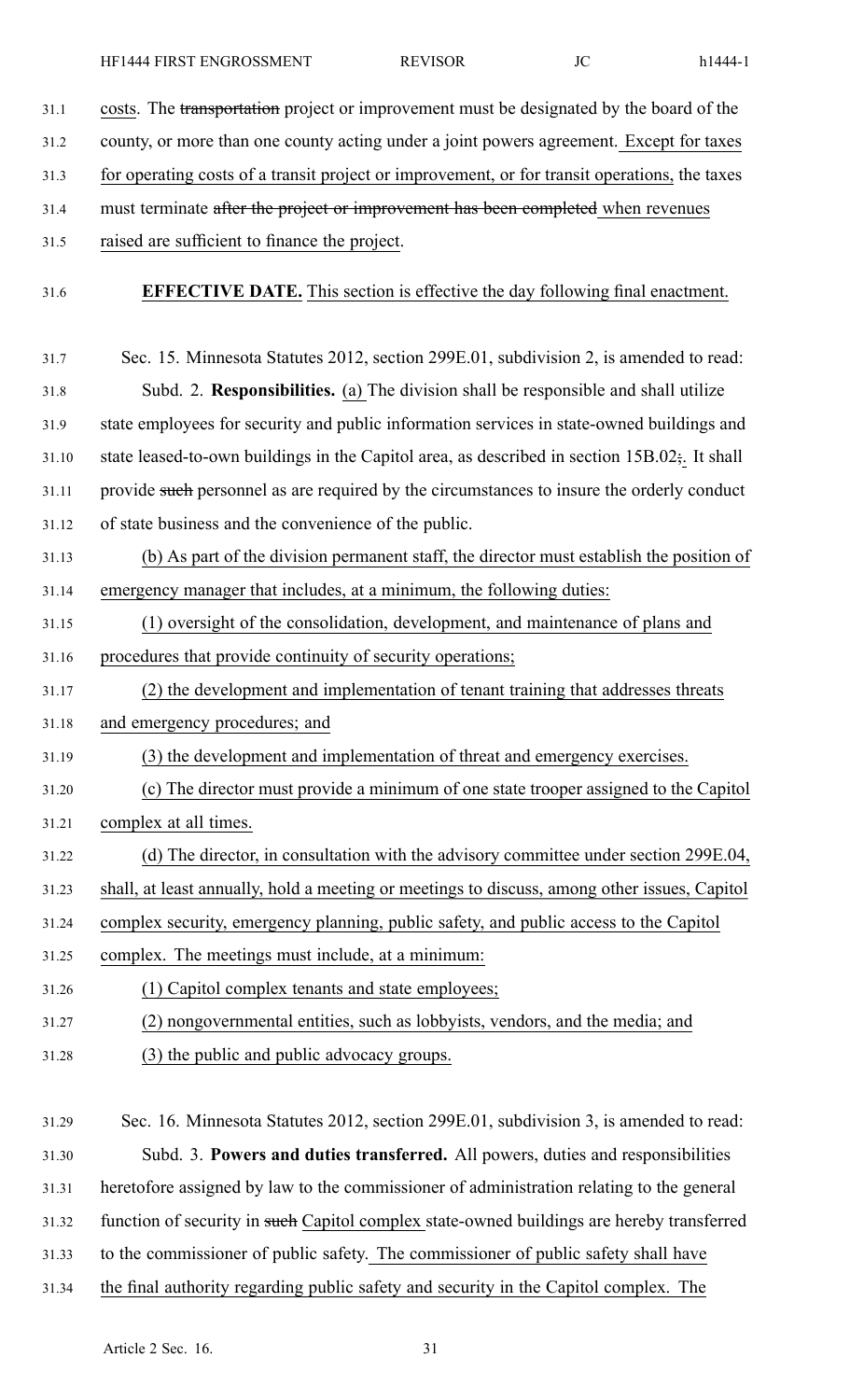| 32.1  | commissioner of administration shall have the powers, duties, and responsibilities relating   |
|-------|-----------------------------------------------------------------------------------------------|
| 32.2  | to the Capitol complex state-owned buildings as provided under chapter 16B.                   |
|       |                                                                                               |
| 32.3  | Sec. 17. Minnesota Statutes 2012, section 398A.10, is amended by adding a                     |
| 32.4  | subdivision to read:                                                                          |
| 32.5  | Subd. 4. Definition. For purposes of this section, "project" means the initial                |
| 32.6  | construction of a minimum operable segment of a new light rail transit or commuter rail       |
| 32.7  | line, but does not include infill stations, project enhancements, extensions, or supportive   |
| 32.8  | infrastructure constructed after the rail transit line is operational.                        |
| 32.9  | <b>EFFECTIVE DATE.</b> This section is effective the day following final enactment.           |
|       |                                                                                               |
| 32.10 | Sec. 18. Laws 2009, chapter 9, section 1, the effective date, is amended to read:             |
| 32.11 | <b>EFFECTIVE DATE.</b> This section is effective the day following final enactment,           |
| 32.12 | and expires $\theta$ m June 30, 2013 2016.                                                    |
|       |                                                                                               |
| 32.13 | <b>EFFECTIVE DATE.</b> This section is effective the day following final enactment.           |
|       |                                                                                               |
| 32.14 | Sec. 19. CENTRAL CORRIDOR LIGHT RAIL TRANSIT; CENTRAL                                         |
| 32.15 | STATION ACCESSIBILITY.                                                                        |
| 32.16 | (a) For purposes of this section:                                                             |
| 32.17 | $(1)$ "city" means the city of St. Paul;                                                      |
| 32.18 | (2) "council" has the meaning given in Minnesota Statutes, section 473.121,                   |
| 32.19 | subdivision 3; and                                                                            |
| 32.20 | (3) "pedestrian skyway system" has the meaning given in Minnesota Statutes,                   |
| 32.21 | section 469.125, subdivision 4.                                                               |
| 32.22 | (b) Notwithstanding any law to the contrary, for the Central Station on the                   |
| 32.23 | Central Corridor light rail transit line, the council and city shall include construction or  |
| 32.24 | establishment of access to a pedestrian skyway system as part of the initial transit line     |
| 32.25 | construction project. The council and city shall ensure that public access to the pedestrian  |
| 32.26 | skyway system is provided by an elevator located at the site of the station.                  |
| 32.27 | (c) The council and city shall meet the requirements under this section at the time of        |
| 32.28 | initial construction of the Central Corridor light rail transit line and the Central Station. |

32.29 **EFFECTIVE DATE; APPLICATION.** As to the Metropolitan Council, this

- 32.30 section is effective the day following final enactment and applies in the counties of
- 32.31 Anoka, Carver, Dakota, Hennepin, Ramsey, Scott, and Washington. As to the city of St.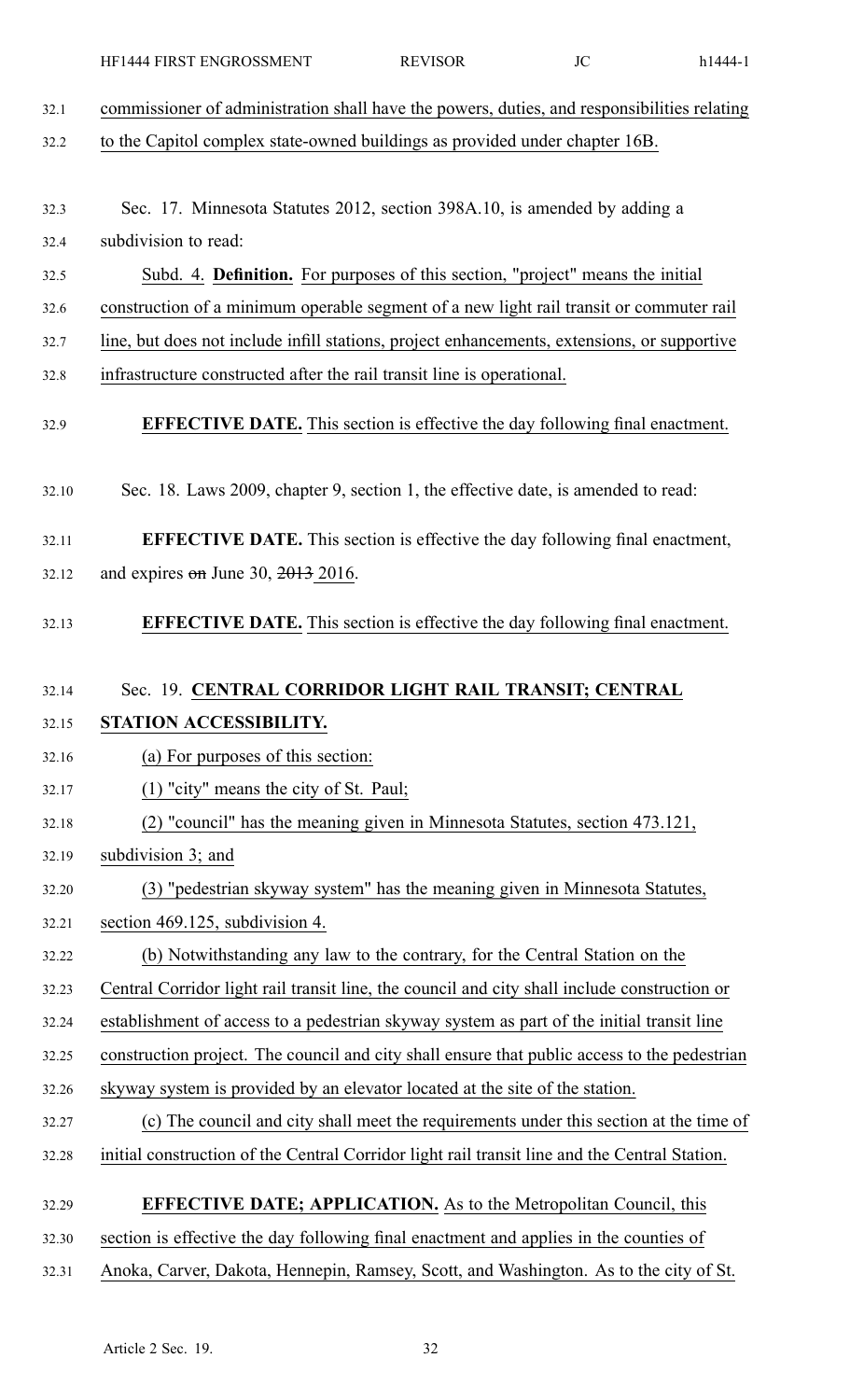- 33.1 Paul, this section is effective the day after the city council of the city of St. Paul and its 33.2 chief clerical officer timely complete their compliance with Minnesota Statutes, section
- 33.3 645.021, subdivisions 2 and 3.

# 33.4 Sec. 20. **BUS RAPID TRANSIT DEVELOPMENT AUTHORIZED.**

33.5 Washington County Regional Rail Authority may exercise the powers conferred

- 33.6 by Minnesota Statutes, section 398A.04, to plan, establish, acquire, develop, construct,
- 33.7 purchase, enlarge, extend, improve, maintain, equip, operate, regulate, and protect <sup>a</sup> bus
- 33.8 rapid transit system located within Washington County on transitways included in and
- 33.9 approved by the Metropolitan Council's 2030 Transportation Policy Plan, including the
- 33.10 Rush Line, Highway 36, Gateway, and Red Rock transit corridors.
- 33.11 **EFFECTIVE DATE.** Pursuant to Minnesota Statutes, section 645.023, subdivision
- 33.12 1, paragraph (a), this section is effective without local approval the day following final
- 33.13 enactment.

# 33.14 Sec. 21. **MARKED INTERSTATE HIGHWAY 35E PROJECTS; TRAIL**

# 33.15 **MITIGATION.**

- 33.16 (a) For purposes of this section, "35E corridor projects" means those projects for
- 33.17 construction or reconstruction of marked Interstate Highway 35E between downtown
- 33.18 St. Paul and the vicinity of marked Interstate Highway 694, that are under design,
- 33.19 engineering, or construction on the effective date of this act or within the subsequent three
- 33.20 years. The term includes but is not limited to the projects identified by the commissioner
- 33.21 of transportation as the Cayuga project and the MnPASS project.
- 33.22 (b) The commissioner of transportation shall include in the 35E corridor projects 33.23 the following components:
- 33.24 (1) creation of <sup>a</sup> continuous separated bicycle and pedestrian path within the
- 33.25 right-of-way of the projects, located on the east side of marked Interstate Highway 35E,
- 33.26 from Cayuga Street to Arlington Avenue;
- 33.27 (2) retention, at <sup>a</sup> minimum, of the same number of trail connector facilities designed
- 33.28 for exclusive use of bicyclists and pedestrians between the Gateway State Trail and the
- 33.29 east side of marked Interstate Highway 35E over the length of the 35E corridor projects;
- 33.30 (3) establishment of reasonable access points to the facilities identified in clauses (1)
- 33.31 and (2) over the length of the 35E corridor projects; and
- 33.32 (4) retention or reconstruction of any portion of the Gateway State Trail impacted by 33.33 the 35E corridor projects.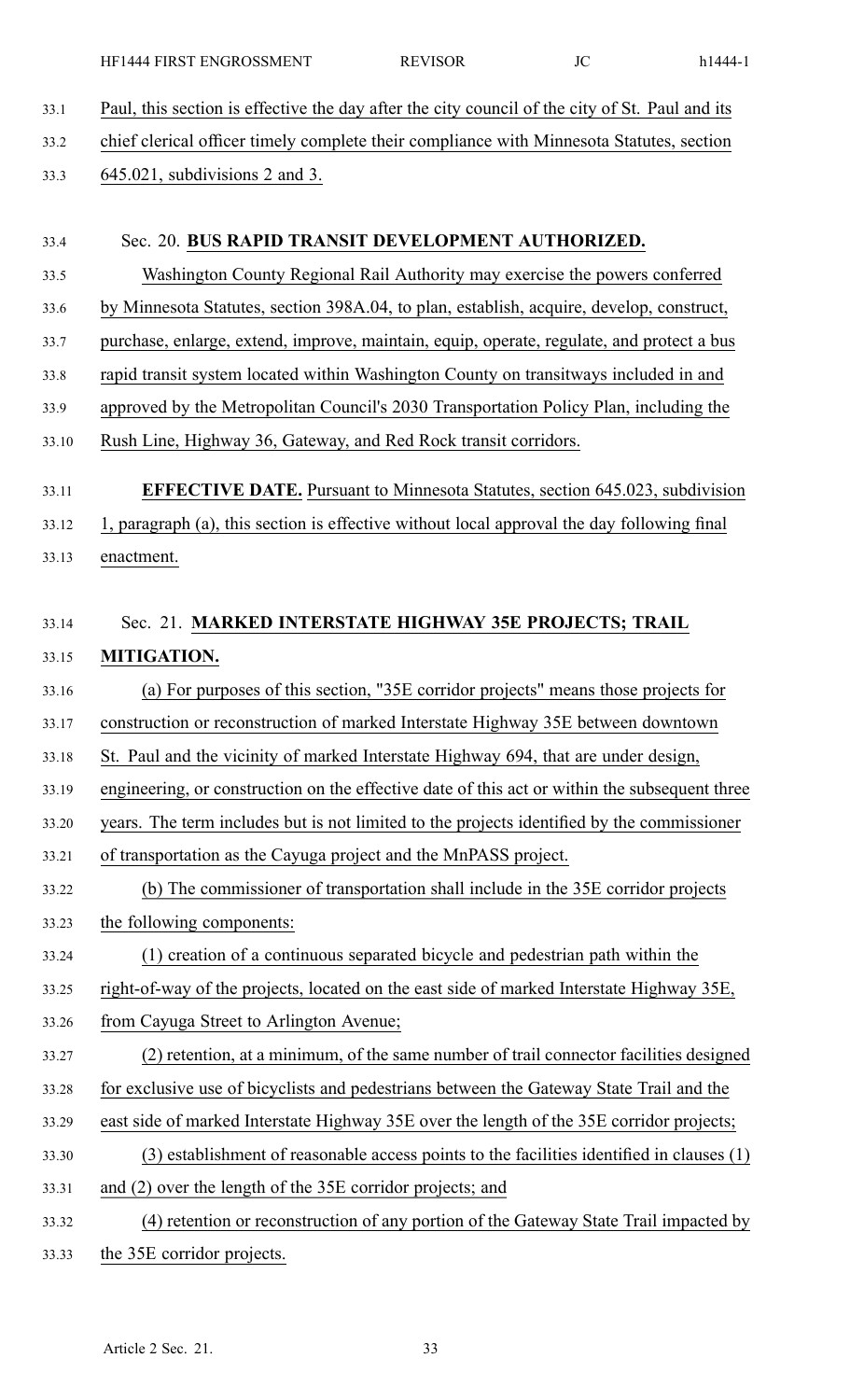- 34.1 (c) In implementing the requirements under this section, the commissioner shall
- 34.2 conform with <sup>a</sup> bicycle master plan developed by the city of St. Paul.

| 34.3  | Sec. 22. TRANSITWAY EXPANSION IMPLEMENTATION PLAN.                                       |
|-------|------------------------------------------------------------------------------------------|
| 34.4  | (a) For purposes of this section, "transitway" includes but is not limited to light rail |
| 34.5  | transit; commuter rail; bus rapid transit, whether arterial or highway; and streetcars.  |
| 34.6  | (b) From funds appropriated by law for the purposes of this section, the Metropolitan    |
| 34.7  | Council shall, in consultation with interested stakeholders, develop an implementation   |
| 34.8  | plan for accelerated development of transitways in the metropolitan area.                |
| 34.9  | (c) At a minimum, the plan must:                                                         |
| 34.10 | (1) address implementation management issues and identify roles, responsibilities,       |
| 34.11 | and lead agencies for each component of the plan;                                        |
| 34.12 | (2) create a program of transitway projects to develop and construct in a concurrent     |
| 34.13 | manner under the plan;                                                                   |
| 34.14 | (3) establish a timeline and preliminary schedule for coordinated and accelerated        |
| 34.15 | project development of the transitways;                                                  |
| 34.16 | (4) establish a financial plan that includes but is not limited to:                      |
| 34.17 | (i) identification of capital and operating costs for each transitway;                   |
| 34.18 | (ii) allocation of cost shares; and                                                      |
| 34.19 | (iii) a proposal for fully funding the plan; and                                         |
| 34.20 | (5) identify any legislative changes relevant to the plan.                               |
| 34.21 | (d) By January 15, 2014, the Metropolitan Council shall submit an electronic copy        |
| 34.22 | of the implementation plan to the chairs and ranking minority members of the legislative |
| 34.23 | committees with jurisdiction over transportation policy and finance, as provided under   |
| 34.24 | Minnesota Statutes, section 3.195, subdivision 1.                                        |
|       |                                                                                          |
| 34.25 | Sec. 23. REPEALER.                                                                       |

- 34.26 (a) Minnesota Statutes 2012, section 161.04, subdivision 6, is repealed.
- 34.27 (b) Minnesota Statutes 2012, section 174.285, subdivision 8, is repealed.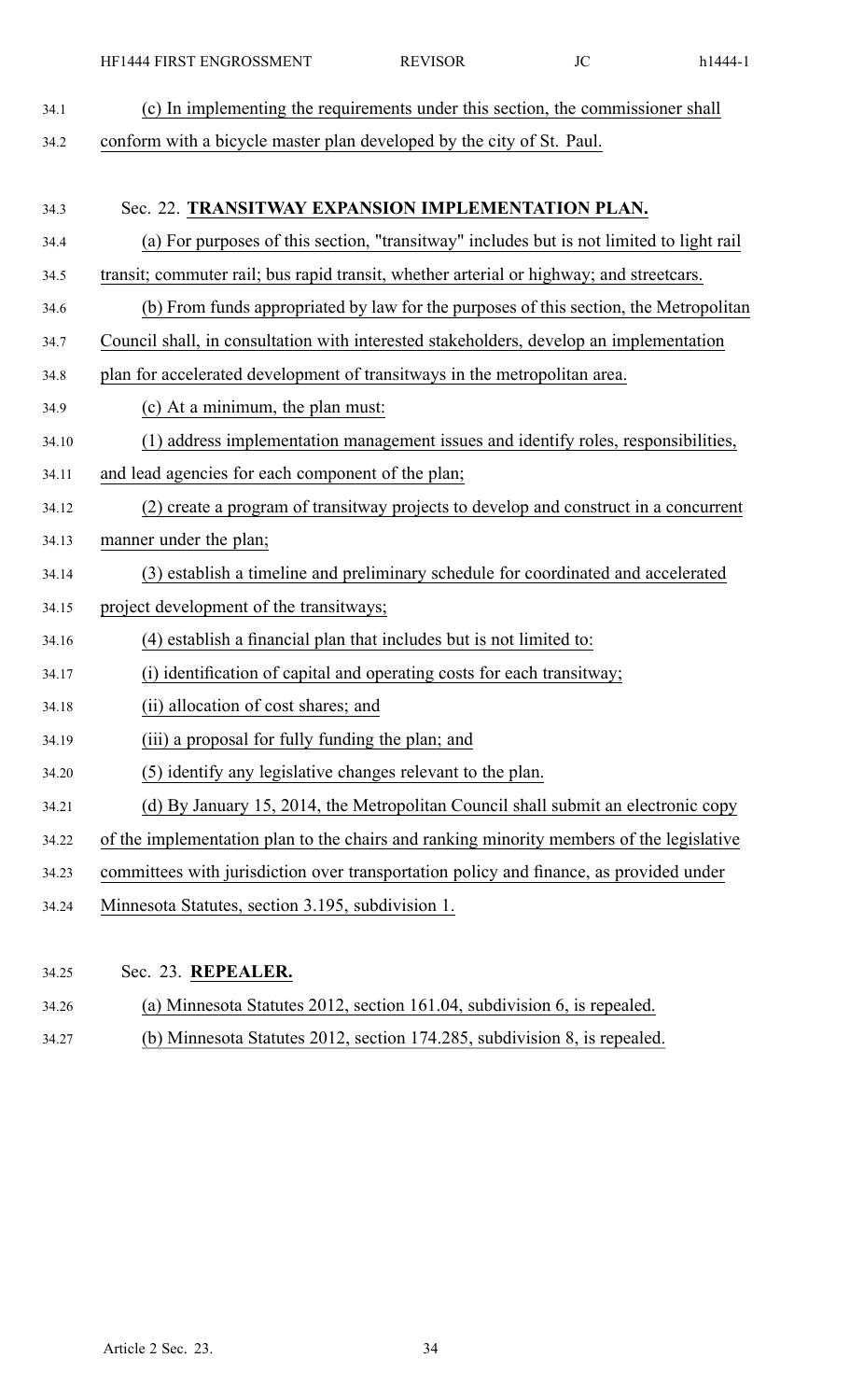## APPENDIX Article locations in H1444-1